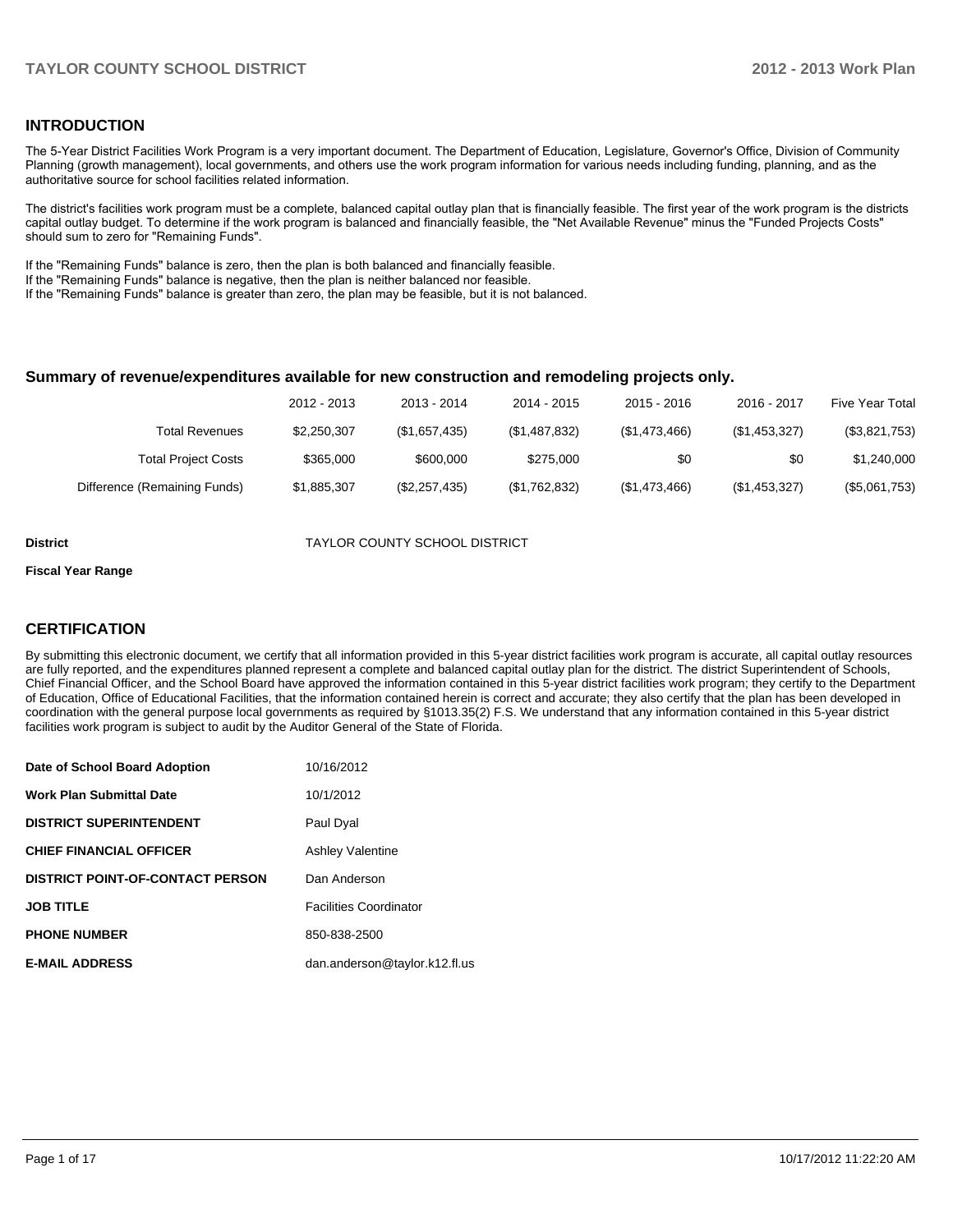# **Expenditures**

### **Expenditure for Maintenance, Repair and Renovation from 1.50-Mills and PECO**

Annually, prior to the adoption of the district school budget, each school board must prepare a tentative district facilities work program that includes a schedule of major repair and renovation projects necessary to maintain the educational and ancillary facilities of the district.

|                                  | Item                                                                                                                                                                                                                                                                       |           | 2013 - 2014<br>Projected | 2014 - 2015<br>Projected | 2015 - 2016<br>Projected | 2016 - 2017<br>Projected | <b>Total</b> |
|----------------------------------|----------------------------------------------------------------------------------------------------------------------------------------------------------------------------------------------------------------------------------------------------------------------------|-----------|--------------------------|--------------------------|--------------------------|--------------------------|--------------|
| <b>HVAC</b>                      |                                                                                                                                                                                                                                                                            | \$115,000 | \$120,000                | \$125,000                | \$125,000                | \$130,000                | \$615,000    |
| Locations:                       | ADMINISTRATION & ALTERNATIVE CENTER, FINANCE CENTER, PERRY PRIMARY, STEINHATCHEE SCHOOL, TAYLOR COUNTY<br>ELEMENTARY, TAYLOR COUNTY HEADSTART/PREK/ESE CENTER, TAYLOR COUNTY HIGH, TAYLOR COUNTY MIDDLE, TAYLOR<br>TECHNICAL INSTITUTE, TRANSPORTATION TERMINAL            |           |                          |                          |                          |                          |              |
| Flooring                         |                                                                                                                                                                                                                                                                            | \$25,000  | \$35,000                 | \$35,000                 | \$35,000                 | \$35,000                 | \$165,000    |
| Locations:                       | ADMINISTRATION & ALTERNATIVE CENTER, FINANCE CENTER, PERRY PRIMARY, STEINHATCHEE SCHOOL, TAYLOR COUNTY<br>ELEMENTARY, TAYLOR COUNTY HEADSTART/PREK/ESE CENTER, TAYLOR COUNTY HIGH, TAYLOR COUNTY MIDDLE, TAYLOR<br>TECHNICAL INSTITUTE, TRANSPORTATION TERMINAL            |           |                          |                          |                          |                          |              |
| Roofing                          |                                                                                                                                                                                                                                                                            | \$25,000  | \$40,000                 | \$40,000                 | \$40,000                 | \$45,000                 | \$190,000    |
| Locations:                       | ADMINISTRATION & ALTERNATIVE CENTER, FINANCE CENTER, PERRY PRIMARY, STEINHATCHEE SCHOOL, TAYLOR COUNTY<br>ELEMENTARY, TAYLOR COUNTY HEADSTART/PREK/ESE CENTER, TAYLOR COUNTY HIGH, TAYLOR COUNTY MIDDLE, TAYLOR<br>TECHNICAL INSTITUTE, TRANSPORTATION TERMINAL            |           |                          |                          |                          |                          |              |
| Safety to Life                   |                                                                                                                                                                                                                                                                            | \$30,000  | \$30,000                 | \$30,000                 | \$30,000                 | \$20,000                 | \$140,000    |
| Locations:                       | ADMINISTRATION & ALTERNATIVE CENTER, FINANCE CENTER, PERRY PRIMARY, STEINHATCHEE SCHOOL, TAYLOR COUNTY<br>ELEMENTARY, TAYLOR COUNTY HEADSTART/PREK/ESE CENTER, TAYLOR COUNTY HIGH, TAYLOR COUNTY MIDDLE, TAYLOR<br>TECHNICAL INSTITUTE, TRANSPORTATION TERMINAL            |           |                          |                          |                          |                          |              |
| Fencing                          |                                                                                                                                                                                                                                                                            | \$20,000  | \$20,000                 | \$20,000                 | \$20,000                 | \$20,000                 | \$100,000    |
| Locations:                       | ADMINISTRATION & ALTERNATIVE CENTER, FINANCE CENTER, PERRY PRIMARY, STEINHATCHEE SCHOOL, TAYLOR COUNTY<br>ELEMENTARY, TAYLOR COUNTY HEADSTART/PREK/ESE CENTER, TAYLOR COUNTY HIGH, TAYLOR COUNTY MIDDLE, TAYLOR<br>TECHNICAL INSTITUTE, TRANSPORTATION TERMINAL            |           |                          |                          |                          |                          |              |
| Parking                          |                                                                                                                                                                                                                                                                            | \$20,000  | \$20,000                 | \$20,000                 | \$20,000                 | \$20,000                 | \$100,000    |
| Locations:                       | ADMINISTRATION & ALTERNATIVE CENTER, FINANCE CENTER, PERRY PRIMARY, STEINHATCHEE SCHOOL, TAYLOR COUNTY<br>ELEMENTARY, TAYLOR COUNTY HEADSTART/PREK/ESE CENTER, TAYLOR COUNTY HIGH, TAYLOR COUNTY MIDDLE, TAYLOR<br>TECHNICAL INSTITUTE, TRANSPORTATION TERMINAL            |           |                          |                          |                          |                          |              |
| Electrical                       |                                                                                                                                                                                                                                                                            | \$40,000  | \$40,000                 | \$40,000                 | \$40,000                 | \$40,000                 | \$200,000    |
| Locations:                       | ADMINISTRATION & ALTERNATIVE CENTER, FINANCE CENTER, PERRY PRIMARY, STEINHATCHEE SCHOOL, TAYLOR COUNTY<br>ELEMENTARY, TAYLOR COUNTY HEADSTART/PREK/ESE CENTER, TAYLOR COUNTY HIGH, TAYLOR COUNTY MIDDLE, TAYLOR<br>TECHNICAL INSTITUTE, TRANSPORTATION TERMINAL            |           |                          |                          |                          |                          |              |
| Fire Alarm                       |                                                                                                                                                                                                                                                                            | \$35,000  | \$35,000                 | \$35,000                 | \$40,000                 | \$40,000                 | \$185,000    |
|                                  | Locations: ADMINISTRATION & ALTERNATIVE CENTER, FINANCE CENTER, PERRY PRIMARY, STEINHATCHEE SCHOOL, TAYLOR COUNTY<br>ELEMENTARY, TAYLOR COUNTY HEADSTART/PREK/ESE CENTER, TAYLOR COUNTY HIGH, TAYLOR COUNTY MIDDLE, TAYLOR<br>TECHNICAL INSTITUTE, TRANSPORTATION TERMINAL |           |                          |                          |                          |                          |              |
| Telephone/Intercom System        |                                                                                                                                                                                                                                                                            | \$15,000  | \$15,000                 | \$15,000                 | \$15,000                 | \$15,000                 | \$75,000     |
|                                  | Locations: ADMINISTRATION & ALTERNATIVE CENTER, FINANCE CENTER, PERRY PRIMARY, STEINHATCHEE SCHOOL, TAYLOR COUNTY<br>ELEMENTARY, TAYLOR COUNTY HEADSTART/PREK/ESE CENTER, TAYLOR COUNTY HIGH, TAYLOR COUNTY MIDDLE, TAYLOR<br>TECHNICAL INSTITUTE, TRANSPORTATION TERMINAL |           |                          |                          |                          |                          |              |
| <b>Closed Circuit Television</b> |                                                                                                                                                                                                                                                                            | \$15,000  | \$15,000                 | \$15,000                 | \$15,000                 | \$15,000                 | \$75,000     |
| Locations:                       | ADMINISTRATION & ALTERNATIVE CENTER, FINANCE CENTER, PERRY PRIMARY, STEINHATCHEE SCHOOL, TAYLOR COUNTY<br>ELEMENTARY, TAYLOR COUNTY HEADSTART/PREK/ESE CENTER, TAYLOR COUNTY HIGH, TAYLOR COUNTY MIDDLE, TAYLOR<br>TECHNICAL INSTITUTE, TRANSPORTATION TERMINAL            |           |                          |                          |                          |                          |              |
| Paint                            |                                                                                                                                                                                                                                                                            | \$25,000  | \$30,000                 | \$20,000                 | \$20,000                 | \$25,000                 | \$120,000    |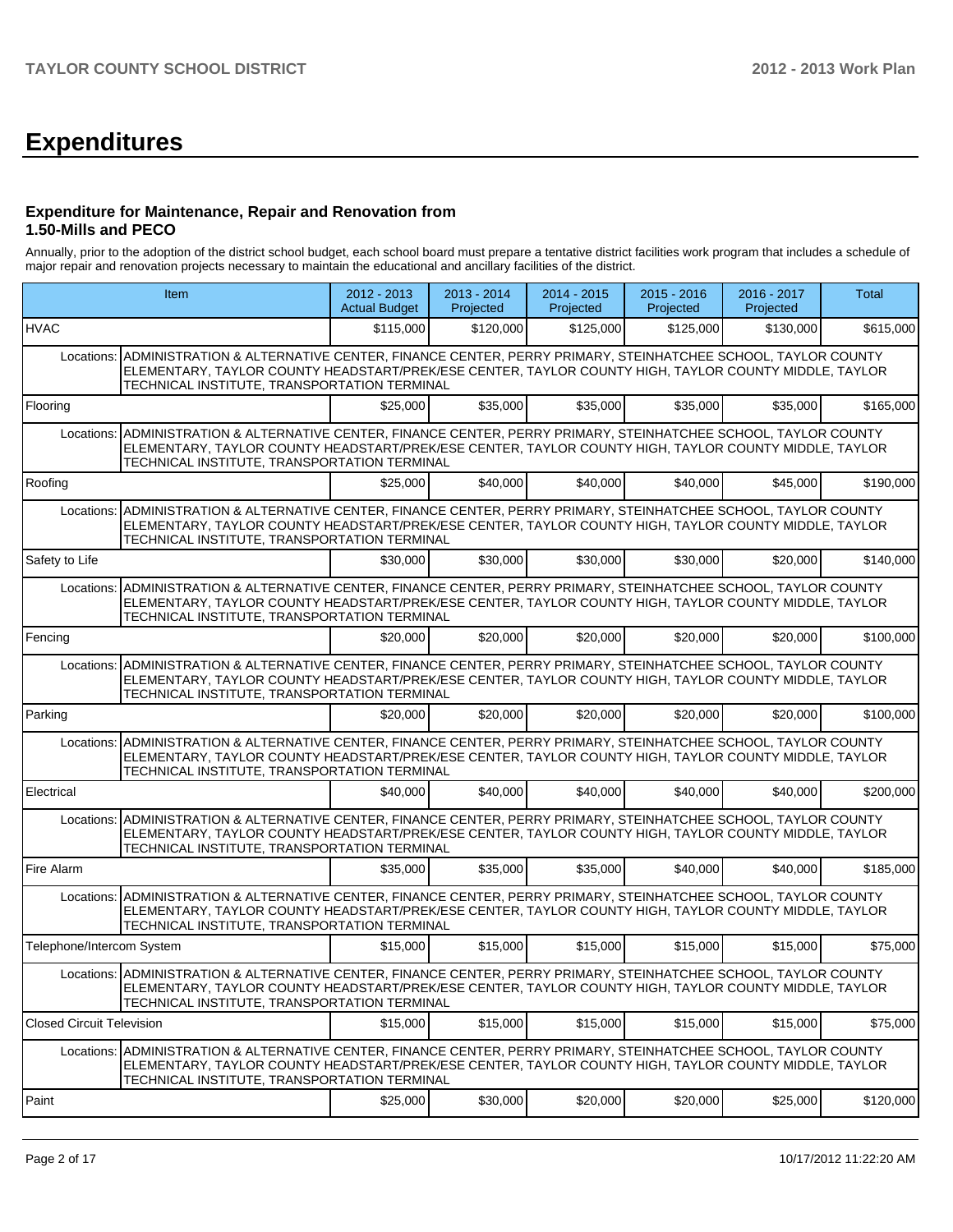|                                                                                                                                                                                                                                                                            | Locations: ADMINISTRATION & ALTERNATIVE CENTER, FINANCE CENTER, PERRY PRIMARY, STEINHATCHEE SCHOOL, TAYLOR COUNTY<br>ELEMENTARY, TAYLOR COUNTY HEADSTART/PREK/ESE CENTER, TAYLOR COUNTY HIGH, TAYLOR COUNTY MIDDLE, TAYLOR<br>TECHNICAL INSTITUTE, TRANSPORTATION TERMINAL |           |           |           |           |           |             |  |  |  |
|----------------------------------------------------------------------------------------------------------------------------------------------------------------------------------------------------------------------------------------------------------------------------|----------------------------------------------------------------------------------------------------------------------------------------------------------------------------------------------------------------------------------------------------------------------------|-----------|-----------|-----------|-----------|-----------|-------------|--|--|--|
| Maintenance/Repair                                                                                                                                                                                                                                                         | \$130,000<br>\$130,000<br>\$125,000<br>\$130,000<br>\$130,000                                                                                                                                                                                                              |           |           |           |           |           | \$645,000   |  |  |  |
| Locations: ADMINISTRATION & ALTERNATIVE CENTER, FINANCE CENTER, PERRY PRIMARY, STEINHATCHEE SCHOOL, TAYLOR COUNTY<br>ELEMENTARY, TAYLOR COUNTY HEADSTART/PREK/ESE CENTER, TAYLOR COUNTY HIGH, TAYLOR COUNTY MIDDLE, TAYLOR<br>TECHNICAL INSTITUTE, TRANSPORTATION TERMINAL |                                                                                                                                                                                                                                                                            |           |           |           |           |           |             |  |  |  |
|                                                                                                                                                                                                                                                                            | Sub Total:                                                                                                                                                                                                                                                                 | \$490,000 | \$530,000 | \$525,000 | \$530,000 | \$535,000 | \$2,610,000 |  |  |  |

| IPECO Maintenance Expenditures | \$0       | \$0       | \$153.827 | \$180.318 | \$199,108 | \$533.253   |
|--------------------------------|-----------|-----------|-----------|-----------|-----------|-------------|
| 1.50 Mill Sub Total: İ         | \$590,000 | \$630,000 | \$471.173 | \$449.682 | \$435,892 | \$2.576.747 |

| Other Items                                                                                                                                                                                                                                                                | $2012 - 2013$<br><b>Actual Budget</b> | $2013 - 2014$<br>Projected | $2014 - 2015$<br>Projected | $2015 - 2016$<br>Projected | $2016 - 2017$<br>Projected | Total       |  |  |
|----------------------------------------------------------------------------------------------------------------------------------------------------------------------------------------------------------------------------------------------------------------------------|---------------------------------------|----------------------------|----------------------------|----------------------------|----------------------------|-------------|--|--|
| Furniture and Instructional Equipment                                                                                                                                                                                                                                      | \$100,000                             | \$100,000                  | \$100,000                  | \$100,000                  | \$100,000                  | \$500,000   |  |  |
| Locations ADMINISTRATION & ALTERNATIVE CENTER, FINANCE CENTER, PERRY PRIMARY, STEINHATCHEE SCHOOL, TAYLOR COUNTY<br>IELEMENTARY. TAYLOR COUNTY HEADSTART/PREK/ESE CENTER. TAYLOR COUNTY HIGH. TAYLOR COUNTY MIDDLE. TAYLOR<br>TECHNICAL INSTITUTE. TRANSPORTATION TERMINAL |                                       |                            |                            |                            |                            |             |  |  |
| Total: I                                                                                                                                                                                                                                                                   | \$590,000                             | \$630,000                  | \$625,000                  | \$630,000                  | \$635,000                  | \$3,110,000 |  |  |

## **Local 1.50 Mill Expenditure For Maintenance, Repair and Renovation**

Anticipated expenditures expected from local funding sources over the years covered by the current work plan.

| Item                                                         | 2012 - 2013<br><b>Actual Budget</b> | $2013 - 2014$<br>Projected | $2014 - 2015$<br>Projected | 2015 - 2016<br>Projected | 2016 - 2017<br>Projected | <b>Total</b> |
|--------------------------------------------------------------|-------------------------------------|----------------------------|----------------------------|--------------------------|--------------------------|--------------|
| Remaining Maint and Repair from 1.5 Mills                    | \$590,000                           | \$630,000                  | \$471,173                  | \$449,682                | \$435,892                | \$2,576,747  |
| Maintenance/Repair Salaries                                  | \$170,000                           | \$180,000                  | \$180,000                  | \$180,000                | \$170,000                | \$880,000    |
| School Bus Purchases                                         | \$650,000                           | \$700,000                  | \$700,000                  | \$700,000                | \$700,000                | \$3,450,000  |
| Other Vehicle Purchases                                      | \$0                                 | \$0                        | \$0                        | \$0                      | \$0                      | \$0          |
| Capital Outlay Equipment                                     | \$175,000                           | \$175,000                  | \$175,000                  | \$175,000                | \$175,000                | \$875,000    |
| Rent/Lease Payments                                          | \$0                                 | \$0                        | \$0                        | \$0                      | \$0                      | \$0          |
| <b>COP Debt Service</b>                                      | \$0                                 | \$0                        | \$0                        | \$0                      | \$0                      | \$0          |
| Rent/Lease Relocatables                                      | \$0                                 | \$0                        | \$0                        | \$0                      | \$0                      | \$0          |
| <b>Environmental Problems</b>                                | \$0                                 | \$0                        | \$0                        | \$0                      | \$0                      | \$0          |
| s.1011.14 Debt Service                                       | \$0                                 | \$0                        | \$0                        | \$0                      | \$0                      | \$0          |
| Special Facilities Construction Account                      | \$0                                 | \$0                        | \$0                        | \$0                      | \$0                      | \$0          |
| Premiums for Property Casualty Insurance - 1011.71<br>(4a,b) | \$95,000                            | \$95,000                   | \$95,000                   | \$95,000                 | \$95,000                 | \$475,000    |
| Qualified School Construction Bonds (QSCB)                   | \$0                                 | \$0                        | \$0                        | \$0                      | \$0                      | \$0          |
| Qualified Zone Academy Bonds (QZAB)                          | \$0                                 | \$0                        | \$0                        | \$0                      | \$0                      | \$0          |
| <b>Local Expenditure Totals:</b>                             | \$1,680,000                         | \$1,780,000                | \$1,621,173                | \$1,599,682              | \$1,575,892              | \$8,256,747  |

# **Revenue**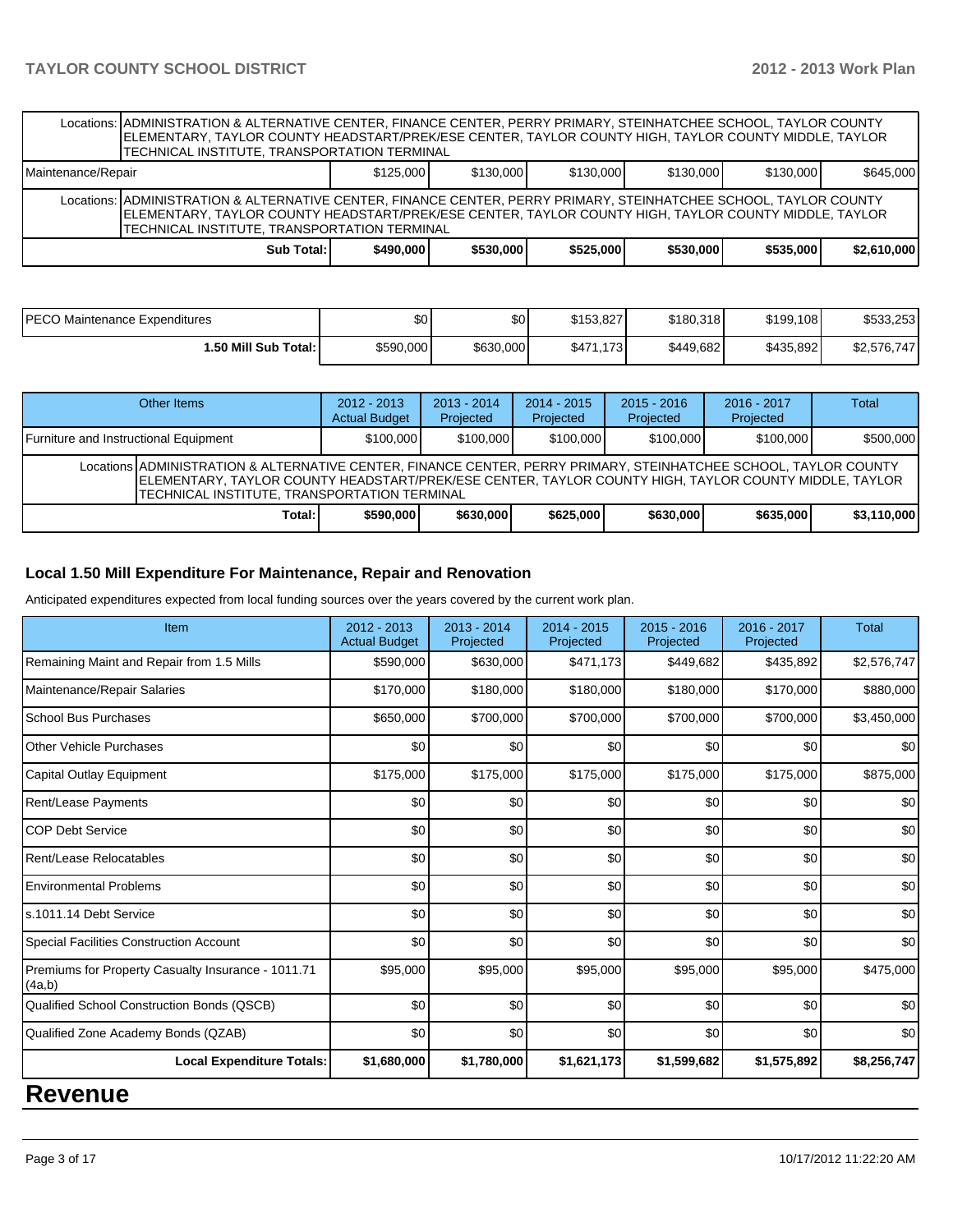### **1.50 Mill Revenue Source**

Schedule of Estimated Capital Outlay Revenue from each currently approved source which is estimated to be available for expenditures on the projects included in the tentative district facilities work program. All amounts are NET after considering carryover balances, interest earned, new COP's, 1011.14 and 1011.15 loans, etc. Districts cannot use 1.5-Mill funds for salaries except for those explicitly associated with maintenance/repair projects. (1011.71 (5), F.S.)

| Item                                                                                | Fund | $2012 - 2013$<br><b>Actual Value</b> | $2013 - 2014$<br>Projected | $2014 - 2015$<br>Projected | $2015 - 2016$<br>Projected | 2016 - 2017<br>Projected | Total           |
|-------------------------------------------------------------------------------------|------|--------------------------------------|----------------------------|----------------------------|----------------------------|--------------------------|-----------------|
| (1) Non-exempt property<br>lassessed valuation                                      |      | \$1,257,701,336                      | \$1,264,462,424            | \$1,297,420,238            | \$1,322,876,592            | \$1,358,963,119          | \$6,501,423,709 |
| $(2)$ The Millege projected for<br>discretionary capital outlay per<br>ls.1011.71   |      | 0.00                                 | 0.00                       | 0.00                       | 0.00                       | 0.00                     |                 |
| $(3)$ Full value of the 1.50-Mill<br>discretionary capital outlay per<br>ls.1011.71 |      | \$2,112,938                          | \$2,124,297                | \$2,179,666                | \$2,222,433                | \$2,283,058              | \$10,922,392    |
| (4) Value of the portion of the 1.50<br>-Mill ACTUALLY levied                       | 370  | \$0                                  | \$0                        | \$0 <sub>1</sub>           | \$0                        | \$0 <sub>1</sub>         | \$0             |
| $(5)$ Difference of lines (3) and (4)                                               |      | \$2,112,938                          | \$2,124,297                | \$2,179,666                | \$2,222,433                | \$2,283,058              | \$10,922,392    |

### **PECO Revenue Source**

The figure in the row designated "PECO Maintenance" will be subtracted from funds available for new construction because PECO maintenance dollars cannot be used for new construction.

| <b>Item</b>                           | Fund | $2012 - 2013$<br><b>Actual Budget</b> | $2013 - 2014$<br>Projected | $2014 - 2015$<br>Projected | $2015 - 2016$<br>Projected | $2016 - 2017$<br>Projected | Total     |
|---------------------------------------|------|---------------------------------------|----------------------------|----------------------------|----------------------------|----------------------------|-----------|
| <b>IPECO New Construction</b>         | 340  | \$0                                   | \$0                        | \$10.776                   | \$3.651                    | \$0 <sub>1</sub>           | \$14.427  |
| <b>IPECO Maintenance Expenditures</b> |      | \$0                                   | \$0 <sub>1</sub>           | \$153.827                  | \$180.318                  | \$199.108                  | \$533.253 |
|                                       |      | \$0                                   | \$0                        | \$164,603                  | \$183,969                  | \$199,108                  | \$547,680 |

### **CO & DS Revenue Source**

Revenue from Capital Outlay and Debt Service funds.

| Item                                             | Fund | $2012 - 2013$<br><b>Actual Budget</b> | $2013 - 2014$<br>Projected | 2014 - 2015<br>Projected | $2015 - 2016$<br>Projected | 2016 - 2017<br>Projected | Total     |
|--------------------------------------------------|------|---------------------------------------|----------------------------|--------------------------|----------------------------|--------------------------|-----------|
| ICO & DS Cash Flow-through<br><b>Distributed</b> | 360  | \$121.372                             | \$121.372                  | \$121.372                | \$121.372                  | \$121.372                | \$606,860 |
| ICO & DS Interest on<br>Undistributed CO         | 360  | \$1.193                               | \$1,193                    | \$1,193                  | \$1,193                    | \$1,193                  | \$5,965   |
|                                                  |      | \$122,565                             | \$122,565                  | \$122,565                | \$122,565                  | \$122,565                | \$612,825 |

### **Fair Share Revenue Source**

All legally binding commitments for proportionate fair-share mitigation for impacts on public school facilities must be included in the 5-year district work program.

Nothing reported for this section.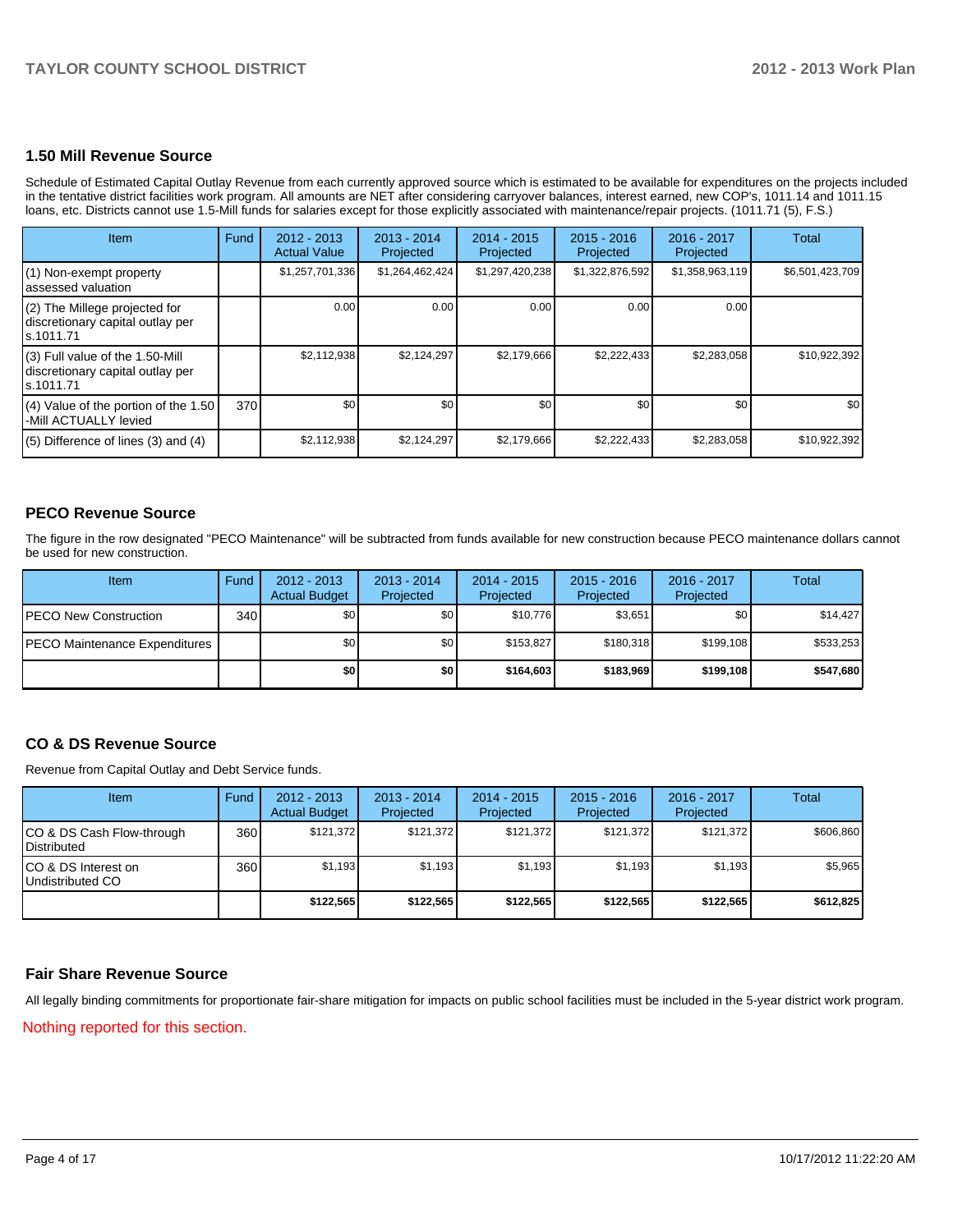No

### **Sales Surtax Referendum**

Specific information about any referendum for a 1-cent or ½-cent surtax referendum during the previous year.

**Did the school district hold a surtax referendum during the past fiscal year 2011 - 2012?**

## **Additional Revenue Source**

Any additional revenue sources

| Item                                                                                                                      | 2012 - 2013<br><b>Actual Value</b> | 2013 - 2014<br>Projected | 2014 - 2015<br>Projected | $2015 - 2016$<br>Projected | 2016 - 2017<br>Projected | <b>Total</b> |
|---------------------------------------------------------------------------------------------------------------------------|------------------------------------|--------------------------|--------------------------|----------------------------|--------------------------|--------------|
| Proceeds from a s.1011.14/15 F.S. Loans                                                                                   | \$0                                | \$0                      | \$0                      | \$0                        | \$0                      | \$0          |
| District Bonds - Voted local bond<br>referendum proceeds per s.9, Art VII<br><b>State Constitution</b>                    | \$0                                | \$0                      | \$0                      | \$0                        | \$0                      | \$0          |
| Proceeds from Special Act Bonds                                                                                           | \$0                                | \$0                      | \$0                      | \$0                        | \$0                      | \$0          |
| Estimated Revenue from CO & DS Bond<br>Sale                                                                               | \$0                                | \$0                      | \$0                      | \$0                        | \$0                      | \$0          |
| Proceeds from Voted Capital<br>Improvements millage                                                                       | \$0                                | \$0                      | \$0                      | \$0                        | \$0                      | \$0          |
| Other Revenue for Other Capital Projects                                                                                  | \$0                                | \$0                      | \$0                      | \$0                        | \$0                      | \$0          |
| Proceeds from 1/2 cent sales surtax<br>authorized by school board                                                         | \$0                                | \$0                      | \$0                      | \$0                        | \$0                      | \$0          |
| Proceeds from local governmental<br>infrastructure sales surtax                                                           | \$0                                | \$0                      | \$0                      | \$0                        | \$0                      | \$0          |
| Proceeds from Certificates of<br>Participation (COP's) Sale                                                               | \$0                                | \$0                      | \$0                      | \$0                        | \$0                      | \$0          |
| Classrooms First Bond proceeds amount<br>authorized in FY 1997-98                                                         | \$0                                | \$0                      | \$0                      | \$0                        | \$0                      | \$0          |
| <b>Classrooms for Kids</b>                                                                                                | \$173,777                          | \$0                      | \$0                      | \$0                        | \$0                      | \$173,777    |
| <b>District Equity Recognition</b>                                                                                        | \$0                                | \$0                      | \$0                      | \$0                        | \$0                      | \$0          |
| <b>Federal Grants</b>                                                                                                     | \$0                                | \$0                      | \$0                      | \$0                        | \$0                      | \$0          |
| Proportionate share mitigation (actual<br>cash revenue only, not in kind donations)                                       | \$0                                | \$0                      | \$0                      | \$0                        | \$0                      | \$0          |
| Impact fees received                                                                                                      | \$0                                | \$0                      | \$0                      | \$0                        | \$0                      | \$0          |
| Private donations                                                                                                         | \$0                                | \$0                      | \$0                      | \$0                        | \$0                      | \$0          |
| Grants from local governments or not-for-<br>profit organizations                                                         | \$0                                | \$0                      | \$0                      | \$0                        | \$0                      | \$0          |
| Interest, Including Profit On Investment                                                                                  | \$0                                | \$0                      | \$0                      | \$0                        | \$0                      | \$0          |
| Revenue from Bonds pledging proceeds<br>from 1 cent or 1/2 cent Sales Surtax                                              | \$0                                | \$0                      | \$0                      | \$0                        | \$0                      | \$0          |
| <b>Total Fund Balance Carried Forward</b>                                                                                 | \$3,633,965                        | \$0                      | \$0                      | \$0                        | \$0                      | \$3,633,965  |
| General Capital Outlay Obligated Fund<br><b>Balance Carried Forward From Total</b><br><b>Fund Balance Carried Forward</b> | \$0                                | \$0                      | \$0                      | \$0                        | \$0                      | \$0          |
| <b>Special Facilities Construction Account</b>                                                                            | \$0                                | \$0                      | \$0                      | \$0                        | \$0                      | \$0          |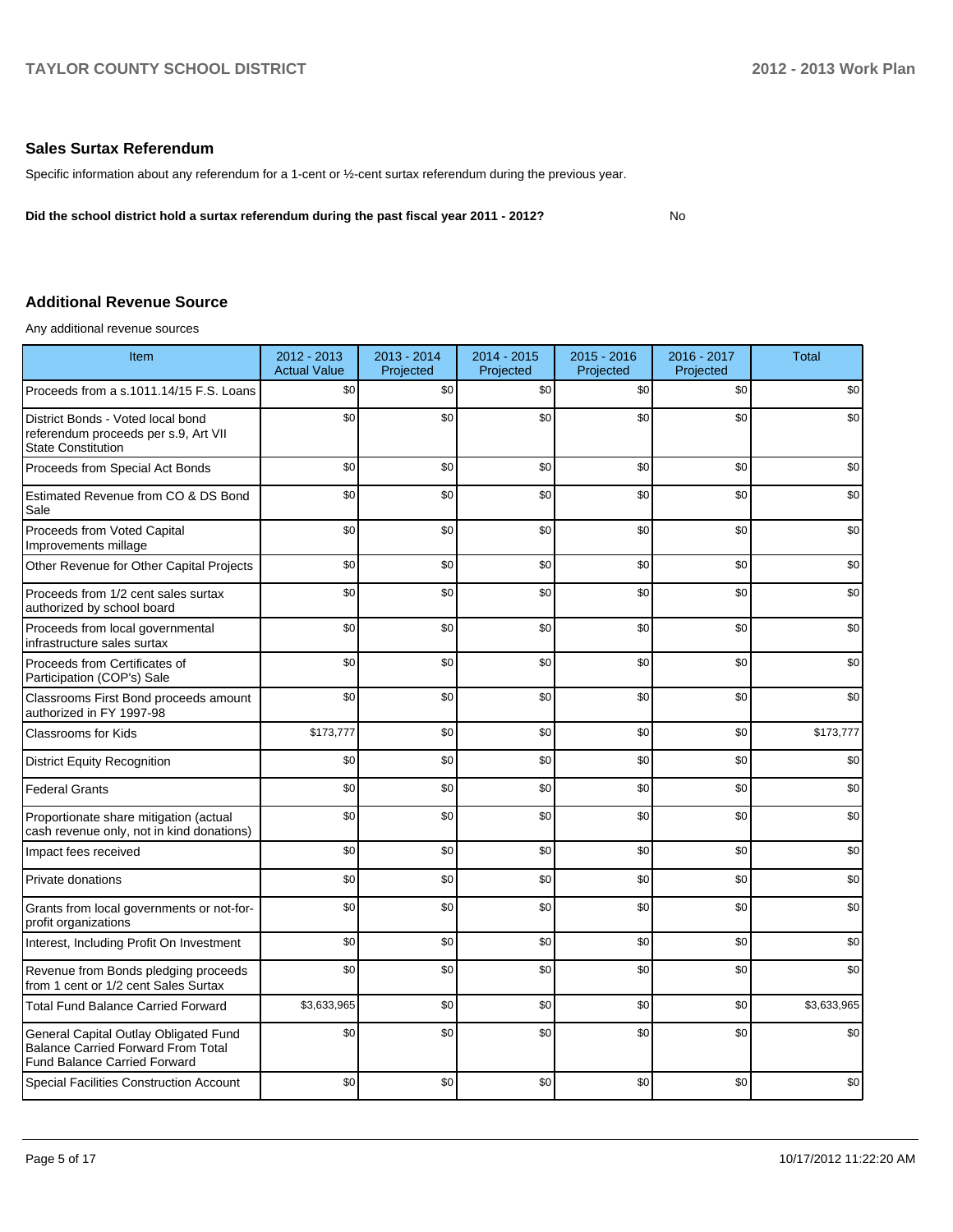| One Cent - 1/2 Cent Sales Surtax Debt<br><b>I</b> Service From Total Fund Balance Carried I<br><b>IForward</b> |             | \$0  | \$0 | SO I | \$0 | \$0 <sub>1</sub> |
|----------------------------------------------------------------------------------------------------------------|-------------|------|-----|------|-----|------------------|
| Capital Outlay Projects Funds Balance<br>Carried Forward From Total Fund<br><b>IBalance Carried Forward</b>    |             | SO 1 | \$0 | SO I | \$0 | \$0 <sub>1</sub> |
| Subtotal                                                                                                       | \$3,807.742 | \$0  | \$0 | \$0  | \$0 | \$3,807,742      |

# **Total Revenue Summary**

| <b>Item Name</b>                                              | 2012 - 2013<br><b>Budget</b> | $2013 - 2014$<br>Projected | 2014 - 2015<br>Projected | $2015 - 2016$<br>Projected | 2016 - 2017<br>Projected | <b>Five Year Total</b> |
|---------------------------------------------------------------|------------------------------|----------------------------|--------------------------|----------------------------|--------------------------|------------------------|
| Local 1.5 Mill Discretionary Capital Outlay<br><b>Revenue</b> | \$0                          | \$0 <sub>1</sub>           | \$0                      | \$0                        | \$0                      | \$0                    |
| IPECO and 1.5 Mill Maint and Other 1.5<br>Mill Expenditures   | (\$1,680,000)                | (\$1,780,000)              | (\$1,621,173)            | (S1, 599, 682)             | (\$1,575,892)            | $(\$8,256,747)$        |
| IPECO Maintenance Revenue                                     | \$0                          | \$0                        | \$153.827                | \$180.318                  | \$199,108                | \$533,253              |
| <b>Available 1.50 Mill for New</b><br>l Construction          | (\$1,680,000]                | (\$1,780,000]              | (\$1,621,173)            | ( \$1,599,682)             | (S1, 575, 892)           | (\$8,256,747)          |

| <b>Item Name</b>                      | 2012 - 2013<br><b>Budget</b> | $2013 - 2014$<br>Projected | $2014 - 2015$<br>Projected | $2015 - 2016$<br>Projected | 2016 - 2017<br>Projected | <b>Five Year Total</b> |
|---------------------------------------|------------------------------|----------------------------|----------------------------|----------------------------|--------------------------|------------------------|
| ICO & DS Revenue                      | \$122,565                    | \$122,565                  | \$122,565                  | \$122,565                  | \$122,565                | \$612,825              |
| <b>IPECO New Construction Revenue</b> | \$0 <sub>1</sub>             | \$0                        | \$10,776                   | \$3,651                    | \$0                      | \$14,427               |
| Other/Additional Revenue              | \$3,807,742                  | \$0                        | \$0                        | \$0 <sub>1</sub>           | \$0                      | \$3,807,742            |
| <b>Total Additional Revenuel</b>      | \$3,930,307                  | \$122.565                  | \$133.341                  | \$126,216                  | \$122,565                | \$4,434,994            |
| <b>Total Available Revenue</b>        | \$2,250,307                  | (\$1,657,435)              | (\$1,487,832)              | (\$1,473,466)              | (\$1,453,327)            | $($ \$3,821,753)       |

# **Project Schedules**

## **Capacity Project Schedules**

A schedule of capital outlay projects necessary to ensure the availability of satisfactory classrooms for the projected student enrollment in K-12 programs.

Nothing reported for this section.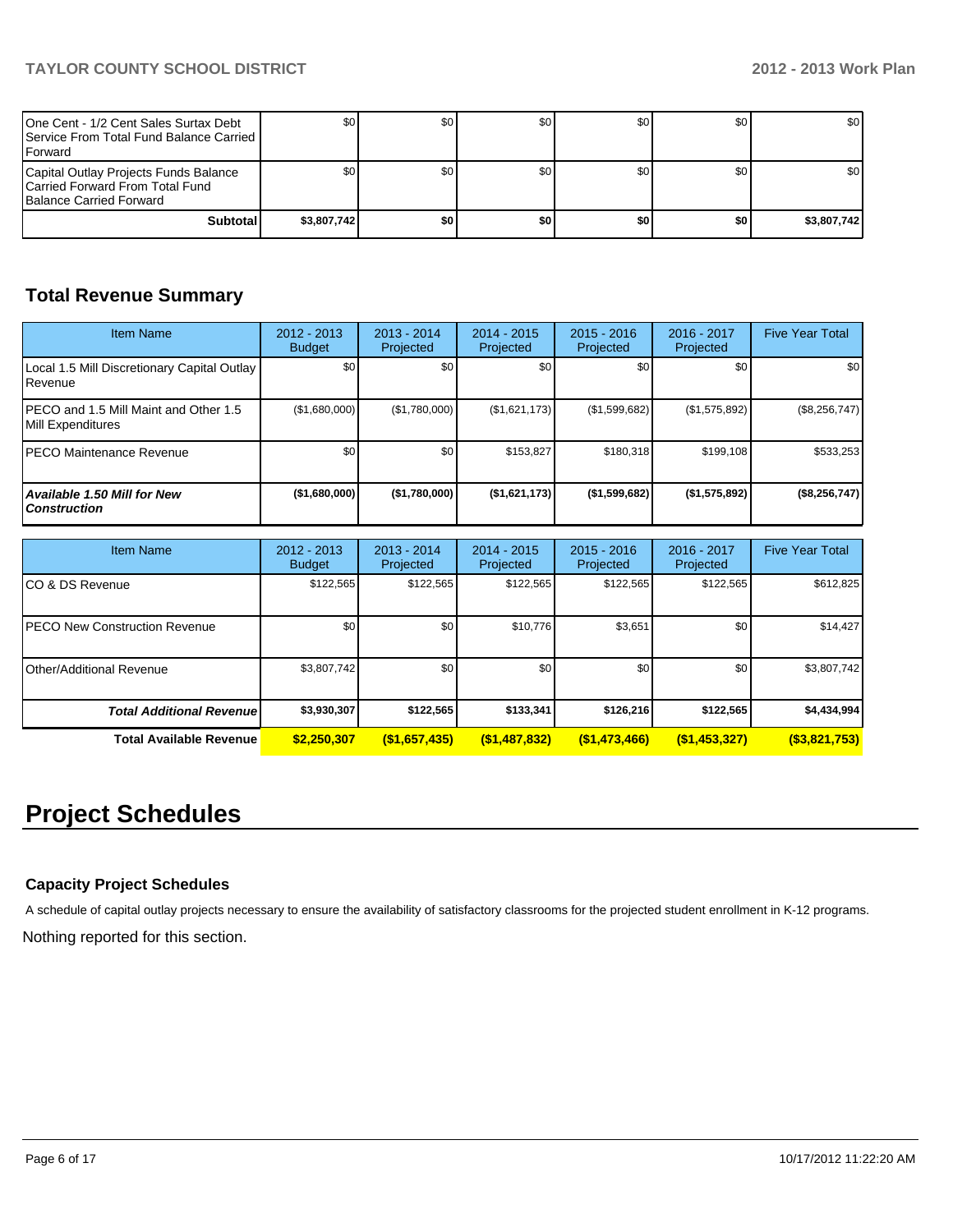| <b>Planned Cost:</b>     |  |  |  |
|--------------------------|--|--|--|
| <b>Student Stations:</b> |  |  |  |
| <b>Total Classrooms:</b> |  |  |  |
| Gross Sq Ft:             |  |  |  |

### **Other Project Schedules**

Major renovations, remodeling, and additions of capital outlay projects that do not add capacity to schools.

| <b>Project Description</b>                       | Location                                                           | 2012 - 2013<br><b>Actual Budget</b> | 2013 - 2014<br>Projected | $2014 - 2015$<br>Projected | $2015 - 2016$<br>Projected | 2016 - 2017<br>Projected | <b>Total</b>  | <b>Funded</b>        |
|--------------------------------------------------|--------------------------------------------------------------------|-------------------------------------|--------------------------|----------------------------|----------------------------|--------------------------|---------------|----------------------|
| purchase of new computers for<br>all teachers    | <b>TAYLOR COUNTY HIGH</b>                                          | \$0                                 | \$175,000                | \$0                        | \$0                        | \$0                      | \$175,000 Yes |                      |
| install new computers                            | PERRY PRIMARY                                                      | \$0                                 | \$0                      | \$150,000                  | \$0                        | \$0                      | \$150,000 Yes |                      |
| purchase new computers for<br>staff              | <b>TAYLOR COUNTY</b><br>ELEMENTARY                                 | \$60,000                            | \$0                      | \$0                        | \$0                        | \$0                      | \$60,000 Yes  |                      |
| Replace existing Fire Alarm                      | <b>TAYLOR COUNTY HIGH</b>                                          | \$0                                 | \$100,000                | \$0                        | \$0                        | \$0                      | \$100,000 Yes |                      |
| <b>Install Security Cameras</b>                  | TAYLOR COUNTY HIGH                                                 | \$0                                 | \$0                      | \$0                        | \$0                        | \$0                      |               | \$0 <sup>l</sup> Yes |
| Retrofit lights t12s to t8s                      | <b>TAYLOR COUNTY</b><br>HEADSTART/PREK/ESE<br><b>CENTER</b>        | \$10,000                            | \$0                      | \$0                        | \$0                        | \$0                      | \$10,000 Yes  |                      |
| awnings                                          | <b>STEINHATCHEE</b><br>SCHOOL                                      | \$15,000                            | \$0                      | \$0                        | \$0                        | \$0                      | \$15,000 Yes  |                      |
| New AC system                                    | <b>TAYLOR COUNTY</b><br><b>HEADSTART/PREK/ESE</b><br><b>CENTER</b> | \$0                                 | \$125,000                | \$125,000                  | \$0                        | \$0                      | \$250,000 Yes |                      |
| New AC system and offices                        | <b>TAYLOR COUNTY</b><br><b>MIDDLE</b>                              | \$0                                 | \$50,000                 | \$0                        | \$0                        | \$0                      | \$50,000 Yes  |                      |
| New chiller                                      | <b>TAYLOR COUNTY HIGH</b>                                          | \$200,000                           | \$0                      | \$0                        | \$0                        | \$0                      | \$200,000 Yes |                      |
| Security cameras and<br>monitoring system        | <b>TAYLOR COUNTY</b><br><b>MIDDLE</b>                              | \$0                                 | \$0                      | \$0                        | \$0                        | \$0                      |               | \$0 <sup>l</sup> Yes |
| Security cameras and<br>monitoring system        | <b>TAYLOR COUNTY</b><br><b>ELEMENTARY</b>                          | \$50,000                            | \$20,000                 | \$0                        | \$0                        | \$0                      | \$70,000 Yes  |                      |
| Replace fire alarm system                        | <b>TAYLOR COUNTY</b><br><b>MIDDLE</b>                              | \$0                                 | \$100,000                | \$0                        | \$0                        | \$0                      | \$100,000 Yes |                      |
| Replace tile flooring                            | <b>TAYLOR COUNTY</b><br><b>MIDDLE</b>                              | \$30,000                            | \$30,000                 | \$0                        | \$0                        | \$0                      | \$60,000 Yes  |                      |
| tech refresher                                   | <b>TAYLOR TECHNICAL</b><br><b>INSTITUTE</b>                        | \$0                                 | \$0                      | \$0                        | \$150,000                  | \$0                      | \$150,000 No  |                      |
| reroof and renovate portables                    | PERRY PRIMARY                                                      | \$15,000                            | \$0                      | \$0                        | \$0                        | \$0                      | \$15,000 No   |                      |
| AC upgrades                                      | <b>TAYLOR TECHNICAL</b><br><b>INSTITUTE</b>                        | \$130,000                           | \$0                      | \$0                        | \$0                        | \$0                      | \$130,000 No  |                      |
| install security system                          | <b>TAYLOR COUNTY</b><br>HEADSTART/PREK/ESE<br><b>CENTER</b>        | \$0                                 | \$50,000                 | \$0                        | \$0                        | \$0                      | \$50,000 No   |                      |
| install security and monitoring<br>system        | <b>TAYLOR TECHNICAL</b><br><b>INSTITUTE</b>                        | \$0                                 | \$0                      | \$50,000                   | \$0                        | \$0                      | \$50,000 No   |                      |
| install phone system                             | PERRY PRIMARY                                                      | \$6,000                             | \$0                      | \$0                        | \$0                        | \$0                      | \$6,000 No    |                      |
| <b>Furniture for Perry Primary</b><br>classrooms | PERRY PRIMARY                                                      | \$15,000                            | \$0                      | \$0                        | \$0                        | \$0                      | \$15,000 No   |                      |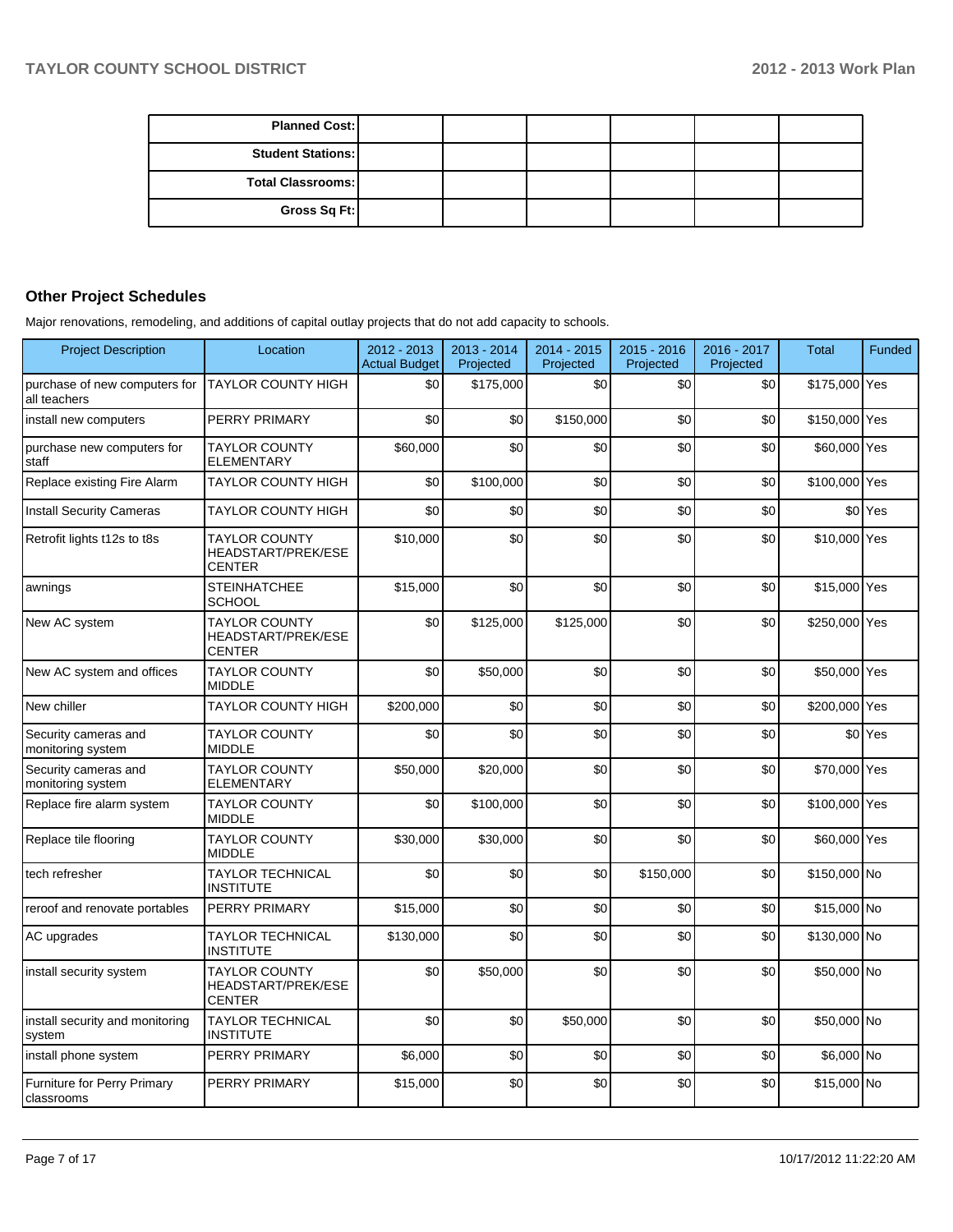| retrofit 2 portables for snap<br>program                                   | <b>TAYLOR TECHNICAL</b><br><b>INSTITUTE</b>                        | \$50,000  |           |          |     | \$0 | \$50,000 No  |  |
|----------------------------------------------------------------------------|--------------------------------------------------------------------|-----------|-----------|----------|-----|-----|--------------|--|
|                                                                            |                                                                    |           | \$0       | \$0      | \$0 |     |              |  |
| add fresh air capability to<br>existing wings                              | <b>TAYLOR COUNTY</b><br><b>MIDDLE</b>                              | \$40,000  | \$40,000  | \$0      | \$0 | \$0 | \$80,000 No  |  |
| new covered walkways for pick<br>up area                                   | <b>TAYLOR COUNTY HIGH</b>                                          | \$0       | \$0       | \$75,000 | \$0 | \$0 | \$75,000 No  |  |
| border and mulch for<br>playground areas                                   | PERRY PRIMARY                                                      | \$15,000  | \$10,000  | \$10,000 | \$0 | \$0 | \$35,000 No  |  |
| retrofit rooms for new labs for<br>testing and instruction                 | <b>TAYLOR COUNTY</b><br><b>ELEMENTARY</b>                          | \$40,000  | \$0       | \$0      | \$0 | \$0 | \$40,000 No  |  |
| new desks                                                                  | <b>TAYLOR COUNTY</b><br><b>MIDDLE</b>                              | \$25,000  | \$0       | \$0      | \$0 | \$0 | \$25,000 No  |  |
| rebuild tennis courts because of TAYLOR COUNTY HIGH<br>failure in concrete |                                                                    | \$130,000 | \$0       | \$0      | \$0 | \$0 | \$130,000 No |  |
| roofing the back buildings                                                 | <b>ADMINISTRATION &amp;</b><br><b>ALTERNATIVE CENTER</b>           | \$140,000 | \$0       | \$0      | \$0 | \$0 | \$140,000 No |  |
| replace carpet in tech lab                                                 | <b>TAYLOR COUNTY</b><br><b>MIDDLE</b>                              | \$15,000  | \$0       | \$0      | \$0 | \$0 | \$15,000 No  |  |
| install new lights at pace Field<br>for safety life purposes               | Location not specified                                             | \$0       | \$200,000 | \$0      | \$0 | \$0 | \$200,000 No |  |
| Reroof bathroom area                                                       | <b>TAYLOR COUNTY</b><br>HEADSTART/PREK/ESE<br><b>CENTER</b>        | \$0       | \$65,000  | \$0      | \$0 | \$0 | \$65,000 No  |  |
| Mulch playground area with<br>border                                       | PERRY PRIMARY                                                      | \$10,000  | \$10,000  | \$0      | \$0 | \$0 | \$20,000 No  |  |
| new phone system for pre k                                                 | <b>TAYLOR COUNTY</b><br>HEADSTART/PREK/ESE<br><b>CENTER</b>        | \$25,000  | \$0       | \$0      | \$0 | \$0 | \$25,000 No  |  |
| Reroof portables                                                           | <b>TAYLOR COUNTY</b><br><b>HEADSTART/PREK/ESE</b><br><b>CENTER</b> | \$10,000  | \$0       | \$0      | \$0 | \$0 | \$10,000 No  |  |
| bordder for swings                                                         | <b>TAYLOR COUNTY</b><br><b>ELEMENTARY</b>                          | \$6,000   | \$0       | \$0      | \$0 | \$0 | \$6,000 No   |  |

# **Additional Project Schedules**

Any projects that are not identified in the last approved educational plant survey.

| <b>Project Description</b>                    | Location                  | <b>Num</b> | $2012 - 2013$<br>Classroom Actual Budget | 2013 - 2014<br>Projected | $2014 - 2015$<br>Projected | $2015 - 2016$<br>Projected | 2016 - 2017<br>Projected | Total | Funded |
|-----------------------------------------------|---------------------------|------------|------------------------------------------|--------------------------|----------------------------|----------------------------|--------------------------|-------|--------|
| Project description not<br><b>I</b> specified | Location not<br>specified |            | \$0                                      | \$0                      | \$0                        | \$0                        | \$0 <sub>1</sub>         |       | \$0 No |
|                                               |                           |            | \$0                                      | \$0                      | \$0                        | \$0                        | \$0                      | ا80   |        |

## **Non Funded Growth Management Project Schedules**

Schedule indicating which projects, due to planned development, that CANNOT be funded from current revenues projected over the next five years.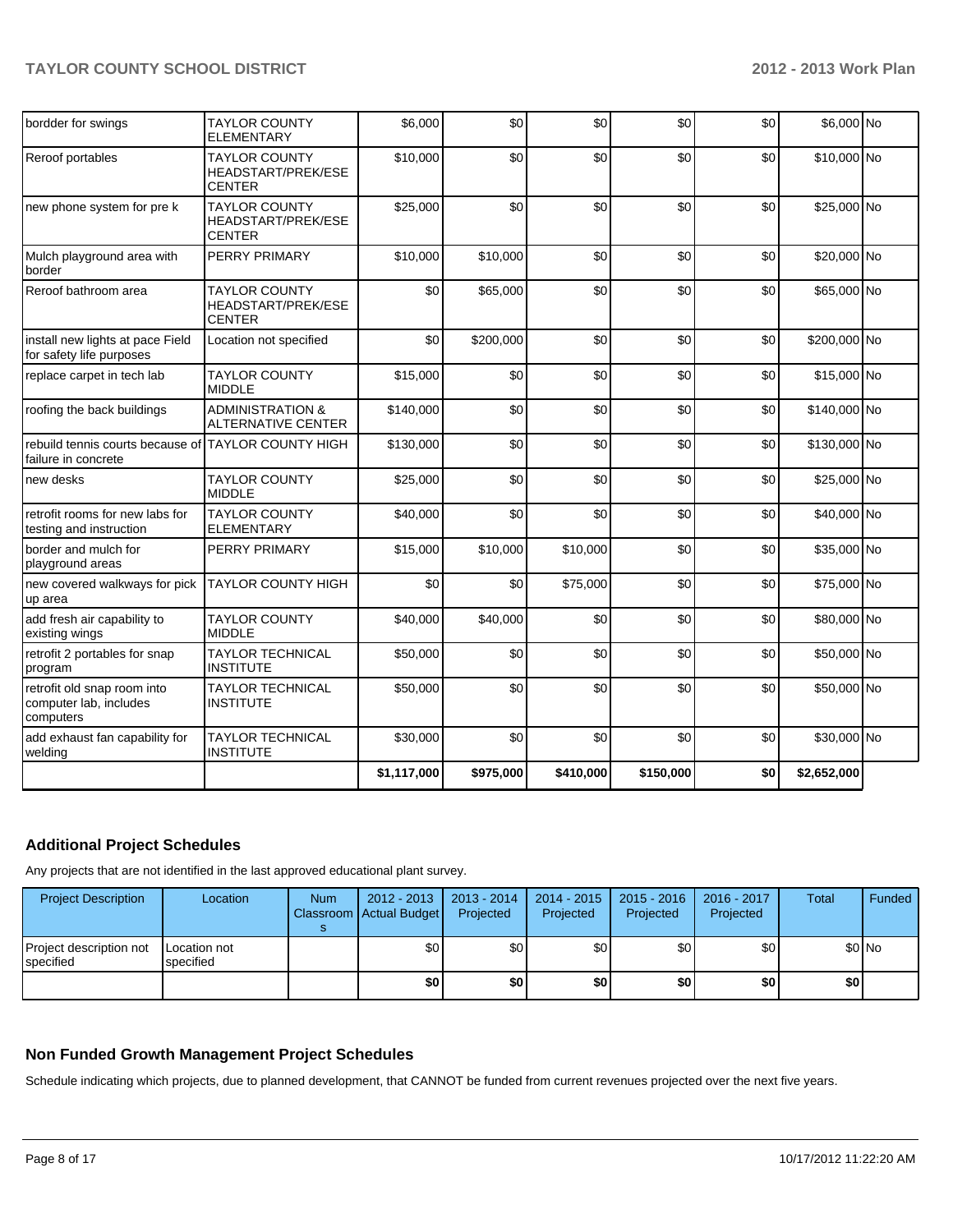Nothing reported for this section.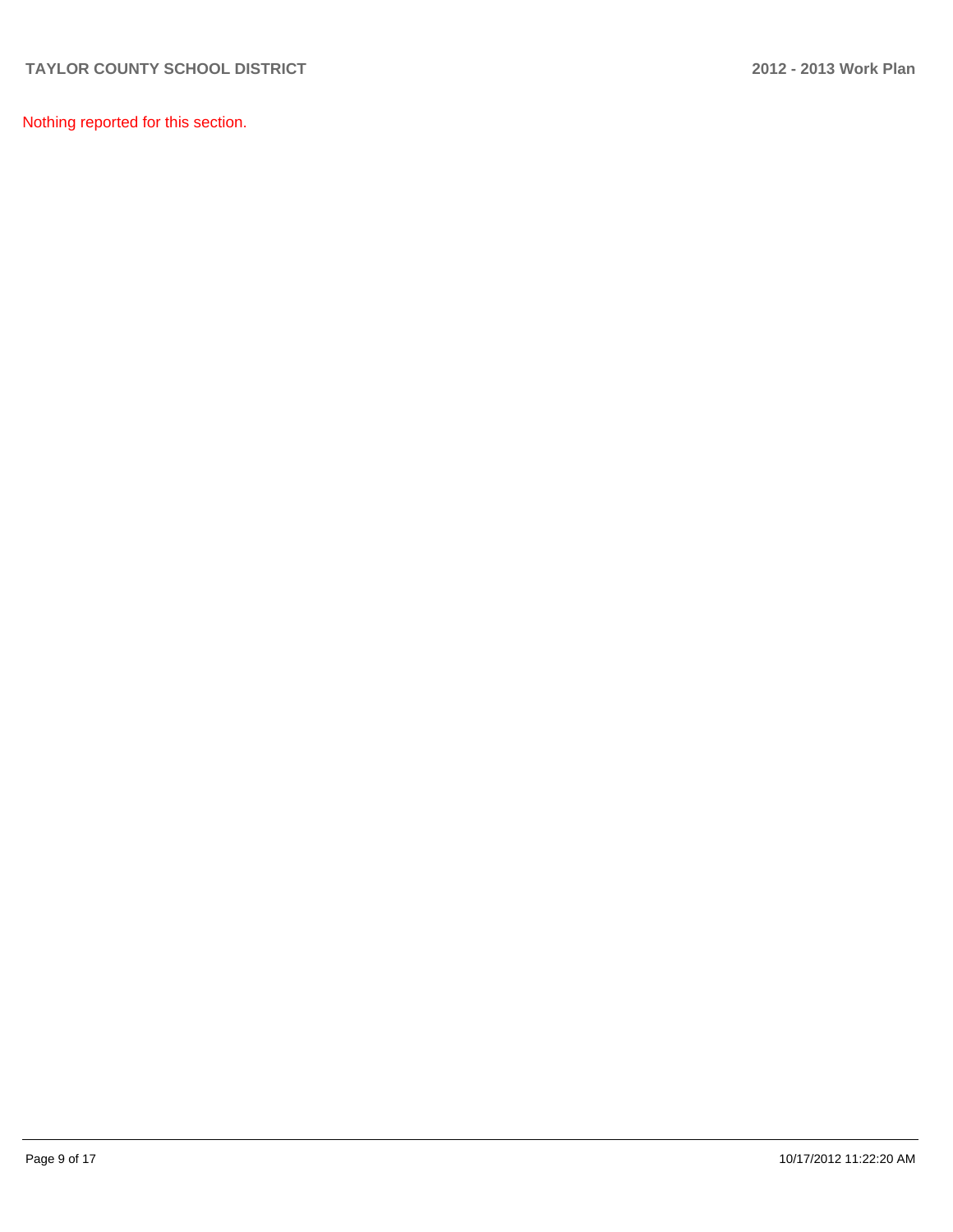# **Tracking**

## **Capacity Tracking**

| Location                                        | $2012 -$<br>2013 Satis.<br>Stu. Sta. | Actual<br>$2012 -$<br>2013 FISH<br>Capacity | Actual<br>$2011 -$<br>2012<br><b>COFTE</b> | # Class<br><b>Rooms</b> | Actual<br>Average<br>$2012 -$<br>2013 Class<br><b>Size</b> | Actual<br>$2012 -$<br>2013<br><b>Utilization</b> | <b>New</b><br>Stu.<br>Capacity | <b>New</b><br>Rooms to<br>be<br>Added/Re<br>moved | Projected<br>$2016 -$<br>2017<br><b>COFTE</b> | Projected<br>$2016 -$<br>2017<br><b>Utilization</b> | Projected<br>$2016 -$<br>2017 Class<br><b>Size</b> |
|-------------------------------------------------|--------------------------------------|---------------------------------------------|--------------------------------------------|-------------------------|------------------------------------------------------------|--------------------------------------------------|--------------------------------|---------------------------------------------------|-----------------------------------------------|-----------------------------------------------------|----------------------------------------------------|
| <b>TAYLOR COUNTY</b><br><b>IMIDDLE</b>          | 1,001                                | 900                                         | 610                                        | 44                      | 14                                                         | 68.00 %                                          | $\Omega$                       | $\Omega$                                          | 610                                           | 68.00%                                              | 14                                                 |
| ITAYLOR COUNTY<br>HEADSTART/PREK/ESE<br>ICENTER | 401                                  | 401                                         | 49                                         | 23                      | $\overline{2}$                                             | 12.00 %                                          | $\Omega$                       | $\Omega$                                          | 40                                            | 10.00 %                                             | $\overline{2}$                                     |
| ISTEINHATCHEE<br>ISCHOOL                        | 206                                  | 185                                         | 126                                        | 10 <sup>1</sup>         | 13                                                         | 68.00 %                                          | $\Omega$                       | $\Omega$                                          | 110                                           | 59.00 %                                             | 11                                                 |
| IADMINISTRATION &<br>IALTERNATIVE CENTER        | 167                                  | 0                                           | 0                                          | 9                       | $\Omega$                                                   | 0.00%                                            | $\Omega$                       | $\Omega$                                          | 0                                             | 0.00%                                               | $\mathbf 0$                                        |
| ITAYLOR TECHNICAL<br>IINSTITUTE                 | 261                                  | 313                                         | 88                                         | 16                      | 5 <sup>1</sup>                                             | 28.00 %                                          | $\Omega$                       | $\Omega$                                          | 65                                            | 21.00 %                                             | 4                                                  |
| IPERRY PRIMARY                                  | 652                                  | 652                                         | 630                                        | 12                      | 52                                                         | 97.00 %                                          | $\Omega$                       | $\Omega$                                          | 634                                           | 97.00 %                                             | 53                                                 |
| <b>TAYLOR COUNTY HIGH</b>                       | 911                                  | 774                                         | 612                                        | 40                      | 15                                                         | 79.00 %                                          | $\Omega$                       | $\Omega$                                          | 615                                           | 79.00 %                                             | 15                                                 |
| ITAYLOR COUNTY<br>IELEMENTARY                   | 932                                  | 932                                         | 614                                        | 47                      | 13                                                         | 66.00 %                                          | $\Omega$                       | $\Omega$                                          | 615                                           | 66.00 %                                             | 13                                                 |
|                                                 | 4,531                                | 4,157                                       | 2,729                                      | 201                     | 14                                                         | 65.65 %                                          | 0                              | 0                                                 | 2,689                                         | 64.69%                                              | 13                                                 |

The COFTE Projected Total (2,689) for 2016 - 2017 must match the Official Forecasted COFTE Total (2,689 ) for 2016 - 2017 before this section can be completed. In the event that the COFTE Projected Total does not match the Official forecasted COFTE, then the Balanced Projected COFTE Table should be used to balance COFTE.

| Projected COFTE for 2016 - 2017 |       |  |  |  |  |
|---------------------------------|-------|--|--|--|--|
| Elementary (PK-3)               | 1,055 |  |  |  |  |
| Middle $(4-8)$                  | 995   |  |  |  |  |
| High (9-12)                     | 639   |  |  |  |  |
|                                 | 2,689 |  |  |  |  |

| <b>Grade Level Type</b> | <b>Balanced Projected</b><br>COFTE for 2016 - 2017 |
|-------------------------|----------------------------------------------------|
| Elementary (PK-3)       |                                                    |
| Middle $(4-8)$          |                                                    |
| High (9-12)             |                                                    |
|                         | 2,689                                              |

## **Relocatable Replacement**

Number of relocatable classrooms clearly identified and scheduled for replacement in the school board adopted financially feasible 5-year district work program.

| Location                          | 2012 - 2013 | $2013 - 2014$ | $2014 - 2015$ | $2015 - 2016$ | $2016 - 2017$ | Year 5 Total |
|-----------------------------------|-------------|---------------|---------------|---------------|---------------|--------------|
| Total Relocatable Replacements: I | 0           |               |               |               |               | 0            |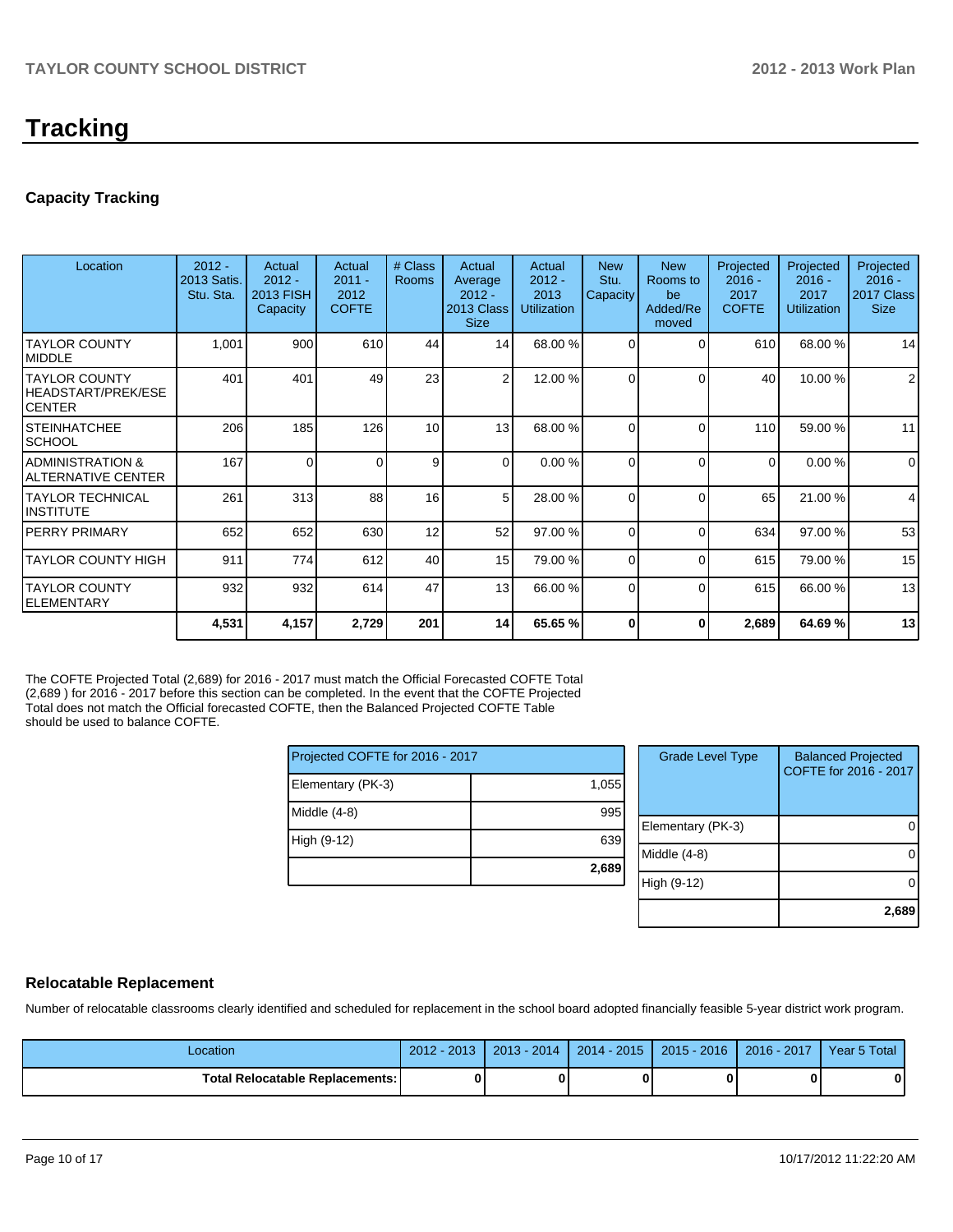### **Charter Schools Tracking**

Information regarding the use of charter schools.

Nothing reported for this section.

### **Special Purpose Classrooms Tracking**

The number of classrooms that will be used for certain special purposes in the current year, by facility and type of classroom, that the district will, 1), not use for educational purposes, and 2), the co-teaching classrooms that are not open plan classrooms and will be used for educational purposes.

| School                                 | School Type | $#$ of Elementary<br>K-3 Classrooms | # of Middle 4-8<br><b>Classrooms</b> | # of High $9-12$<br><b>Classrooms</b> | # of $ESE$<br><b>Classrooms</b> | # of Combo<br><b>Classrooms</b> | <b>Total</b><br><b>Classrooms</b> |
|----------------------------------------|-------------|-------------------------------------|--------------------------------------|---------------------------------------|---------------------------------|---------------------------------|-----------------------------------|
| <b>Total Educational Classrooms: I</b> |             |                                     |                                      |                                       |                                 |                                 | $\mathbf{0}$                      |
| School                                 | School Type | # of Elementary<br>K-3 Classrooms   | # of Middle 4-8<br><b>Classrooms</b> | # of High $9-12$<br><b>Classrooms</b> | # of $ESE$<br>Classrooms        | # of Combo<br><b>Classrooms</b> | Total<br><b>Classrooms</b>        |
| <b>Total Co-Teaching Classrooms:</b>   |             |                                     |                                      |                                       |                                 | 0                               |                                   |

### **Infrastructure Tracking**

**Necessary offsite infrastructure requirements resulting from expansions or new schools. This section should include infrastructure information related to capacity project schedules and other project schedules (Section 4).**

At this time, Taylor County has no plans for expansion of existing facilities or off site infrastructure changes.

**Proposed location of planned facilities, whether those locations are consistent with the comprehensive plans of all affected local governments, and recommendations for infrastructure and other improvements to land adjacent to existing facilities. Provisions of 1013.33(12), (13) and (14) and 1013.36 must be addressed for new facilities planned within the 1st three years of the plan (Section 5).**

none

**Consistent with Comp Plan?** Yes

### **Net New Classrooms**

The number of classrooms, by grade level and type of construction, that were added during the last fiscal year.

| List the net new classrooms added in the 2011 - 2012 fiscal year.                                                                                       | List the net new classrooms to be added in the 2012 - 2013 fiscal<br>Ivear. |                                   |                                |                        |                                                                                                                                  |  |  |   |
|---------------------------------------------------------------------------------------------------------------------------------------------------------|-----------------------------------------------------------------------------|-----------------------------------|--------------------------------|------------------------|----------------------------------------------------------------------------------------------------------------------------------|--|--|---|
| "Classrooms" is defined as capacity carrying classrooms that are added to increase<br>capacity to enable the district to meet the Class Size Amendment. | Totals for fiscal year 2012 - 2013 should match totals in Section 15A.      |                                   |                                |                        |                                                                                                                                  |  |  |   |
| Location                                                                                                                                                | $2011 - 2012$ #<br>Permanent                                                | $2011 - 2012$ #<br><b>Modular</b> | $2011 - 2012$ #<br>Relocatable | $2011 - 2012$<br>Total | $2012 - 2013 \#$<br>$2012 - 2013 \#$<br>$2012 - 2013 \#$<br>$2012 - 2013$<br><b>Modular</b><br>Relocatable<br>Permanent<br>Total |  |  |   |
| Elementary (PK-3)                                                                                                                                       |                                                                             |                                   |                                |                        |                                                                                                                                  |  |  | 0 |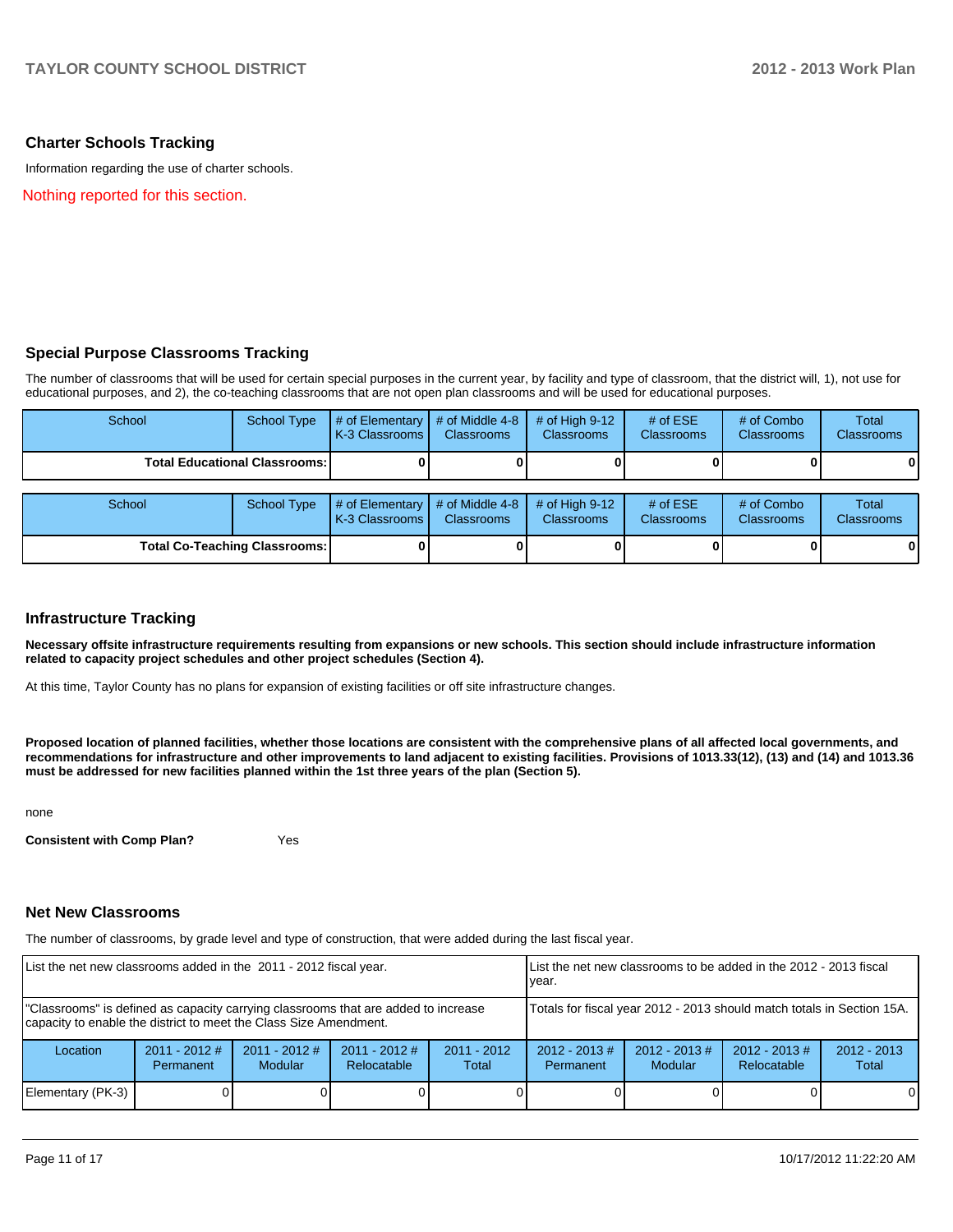| Middle (4-8) |  | .  |  |    | $\mathbf{0}$ |
|--------------|--|----|--|----|--------------|
| High (9-12)  |  | ш  |  |    | ΟI           |
|              |  | 01 |  | 01 | $\mathbf{0}$ |

## **Relocatable Student Stations**

Number of students that will be educated in relocatable units, by school, in the current year, and the projected number of students for each of the years in the workplan.

| <b>Site</b>                                 | $2012 - 2013$ | $2013 - 2014$   | $2014 - 2015$ | $2015 - 2016$ | 2016 - 2017 | 5 Year Average  |
|---------------------------------------------|---------------|-----------------|---------------|---------------|-------------|-----------------|
| <b>ITAYLOR COUNTY ELEMENTARY</b>            |               |                 |               |               |             | 0               |
| <b>ITAYLOR COUNTY MIDDLE</b>                | 22            | 12              | 12            | 12            | 12          | 14              |
| TAYLOR COUNTY HEADSTART/PREK/ESE<br>ICENTER |               | 90 <sup>1</sup> | 90            | 90            | 90          | 72              |
| ISTEINHATCHEE SCHOOL                        |               | 20 <sup>1</sup> | 20            | 20            | 20          | 16 <sup>1</sup> |
| IADMINISTRATION & ALTERNATIVE CENTER        |               |                 |               |               |             | 0               |
| ITAYLOR TECHNICAL INSTITUTE                 |               |                 |               |               |             | $\overline{0}$  |
| IPERRY PRIMARY                              | 18            | 130             | 125           | 120           | 120         | 103             |
| ITAYLOR COUNTY HIGH                         |               |                 |               |               |             | $\overline{0}$  |

| Totals for TAYLOR COUNTY SCHOOL DISTRICT          |       |       |       |       |       |       |
|---------------------------------------------------|-------|-------|-------|-------|-------|-------|
| Total students in relocatables by year.           | 40    | 252   | 247   | 242   | 242   | 205   |
| Total number of COFTE students projected by year. | 2,657 | 2,673 | 2.700 | 2,704 | 2.689 | 2,685 |
| Percent in relocatables by year.                  | 2 % I | 9%    | 9%    | 9 % l | 9 % l | 8%    |

## **Leased Facilities Tracking**

Exising leased facilities and plans for the acquisition of leased facilities, including the number of classrooms and student stations, as reported in the educational plant survey, that are planned in that location at the end of the five year workplan.

| Location                                | # of Leased<br>Classrooms 2012 -<br>2013 | <b>FISH Student</b><br><b>Stations</b> | Owner | # of Leased<br>Classrooms 2016 -<br>2017 | <b>FISH Student</b><br><b>Stations</b> |
|-----------------------------------------|------------------------------------------|----------------------------------------|-------|------------------------------------------|----------------------------------------|
| <b>ITAYLOR COUNTY MIDDLE</b>            |                                          |                                        |       |                                          |                                        |
| TAYLOR COUNTY HEADSTART/PREK/ESE CENTER |                                          |                                        |       |                                          |                                        |
| ISTEINHATCHEE SCHOOL                    |                                          |                                        |       |                                          |                                        |
| IADMINISTRATION & ALTERNATIVE CENTER    |                                          |                                        |       |                                          |                                        |
| <b>TAYLOR TECHNICAL INSTITUTE</b>       |                                          |                                        |       |                                          |                                        |
| <b>IPERRY PRIMARY</b>                   |                                          |                                        |       |                                          |                                        |
| <b>TAYLOR COUNTY HIGH</b>               |                                          |                                        |       |                                          |                                        |
| <b>ITAYLOR COUNTY ELEMENTARY</b>        |                                          |                                        |       |                                          |                                        |
|                                         |                                          |                                        |       |                                          |                                        |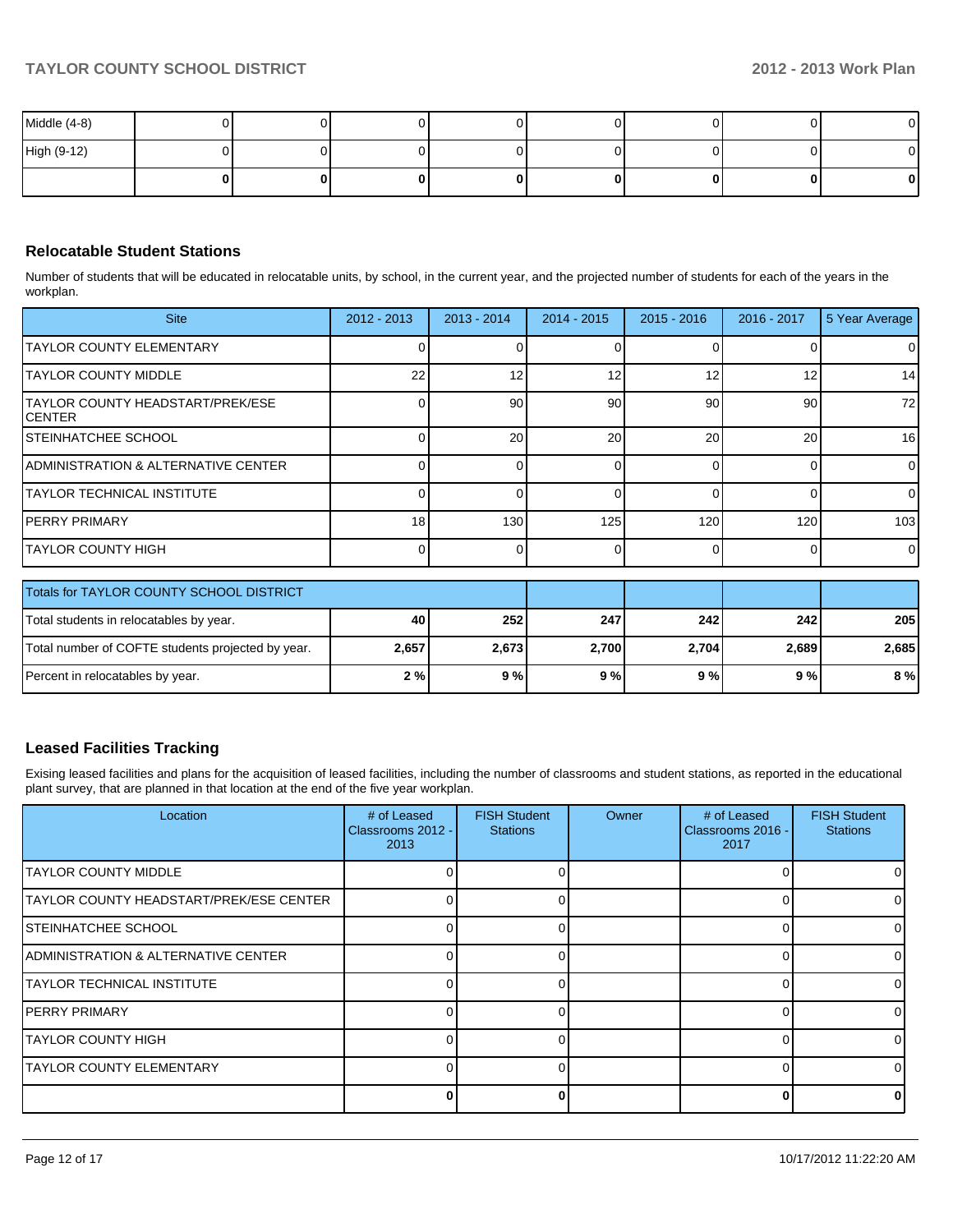### **Failed Standard Relocatable Tracking**

Relocatable units currently reported by school, from FISH, and the number of relocatable units identified as 'Failed Standards'.

Nothing reported for this section.

# **Planning**

#### **Class Size Reduction Planning**

**Plans approved by the school board that reduce the need for permanent student stations such as acceptable school capacity levels, redistricting, busing, year-round schools, charter schools, magnet schools, public-private partnerships, multitrack scheduling, grade level organization, block scheduling, or other alternatives.**

The Taylor County School Board has discussed the possibility of building a K-2 school that would replace the existing k-2 school.

#### **School Closure Planning**

**Plans for the closure of any school, including plans for disposition of the facility or usage of facility space, and anticipated revenues.**

In the event that the district builds a repacement school for Perry Primary, the school will be used by the city or another agency.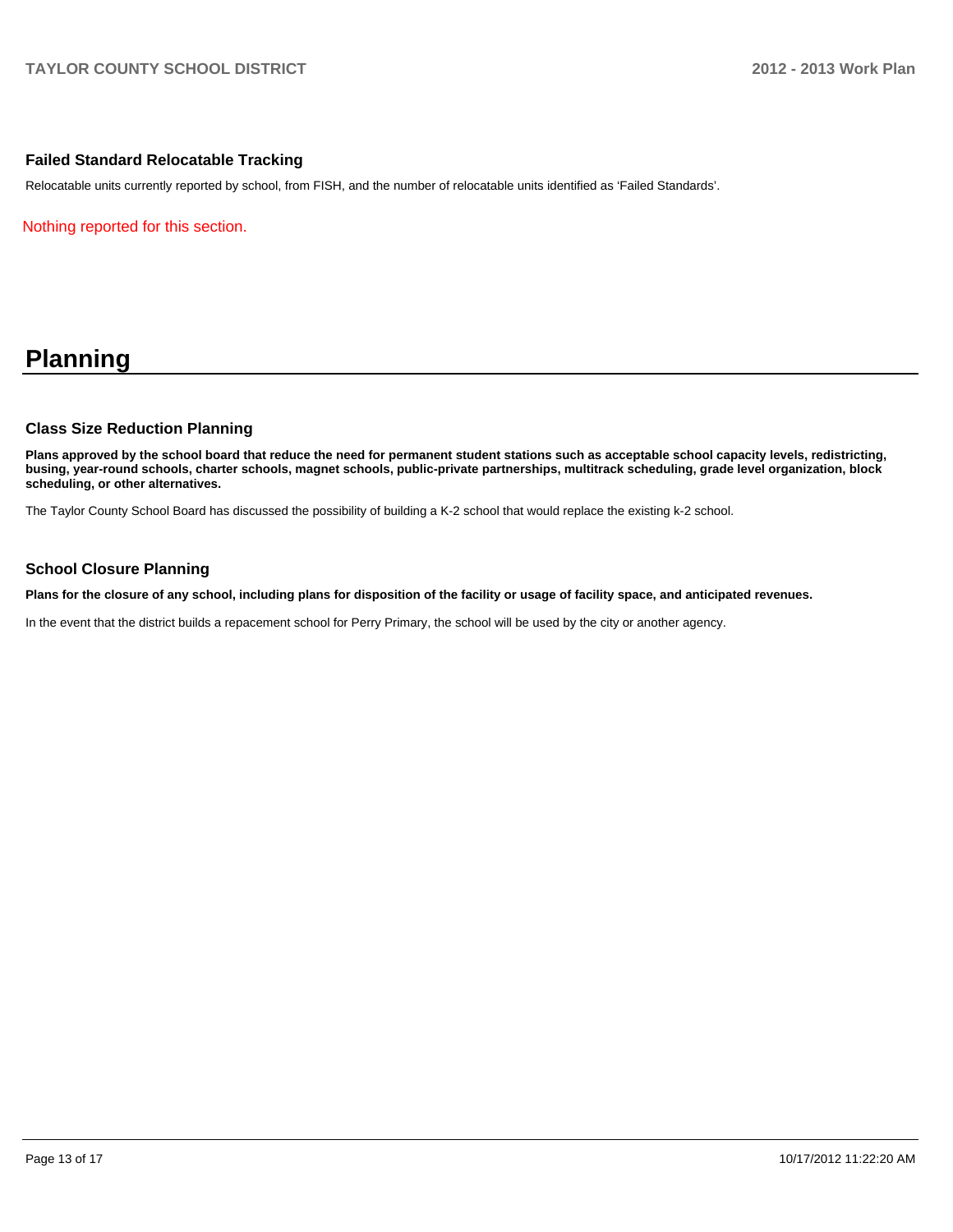Five Year Survey - Ten Year Capacity **10/17/2012** TAYLOR COUNTY SCHOOL DISTRICT

**Schedule of capital outlay projects projected to ensure the availability of satisfactory student stations for the projected student enrollment in K - 12 programs for the future 5 years beyond the 5-year district facilities work program.**

No items meet the criteria.

Five Year Survey - Ten Year Infrastructure **10/17/2012** TAYLOR COUNTY SCHOOL DISTRICT

**Proposed Location of Planned New, Remodeled, or New Additions to Facilities in 6 thru 10 out years (Section 28).**

No items meet the criteria.

**Plans for closure of any school, including plans for disposition of the facility or usage of facility space, and anticipated revenues in the 6 thru 10 out years (Section 29).**

No items meet the criteria.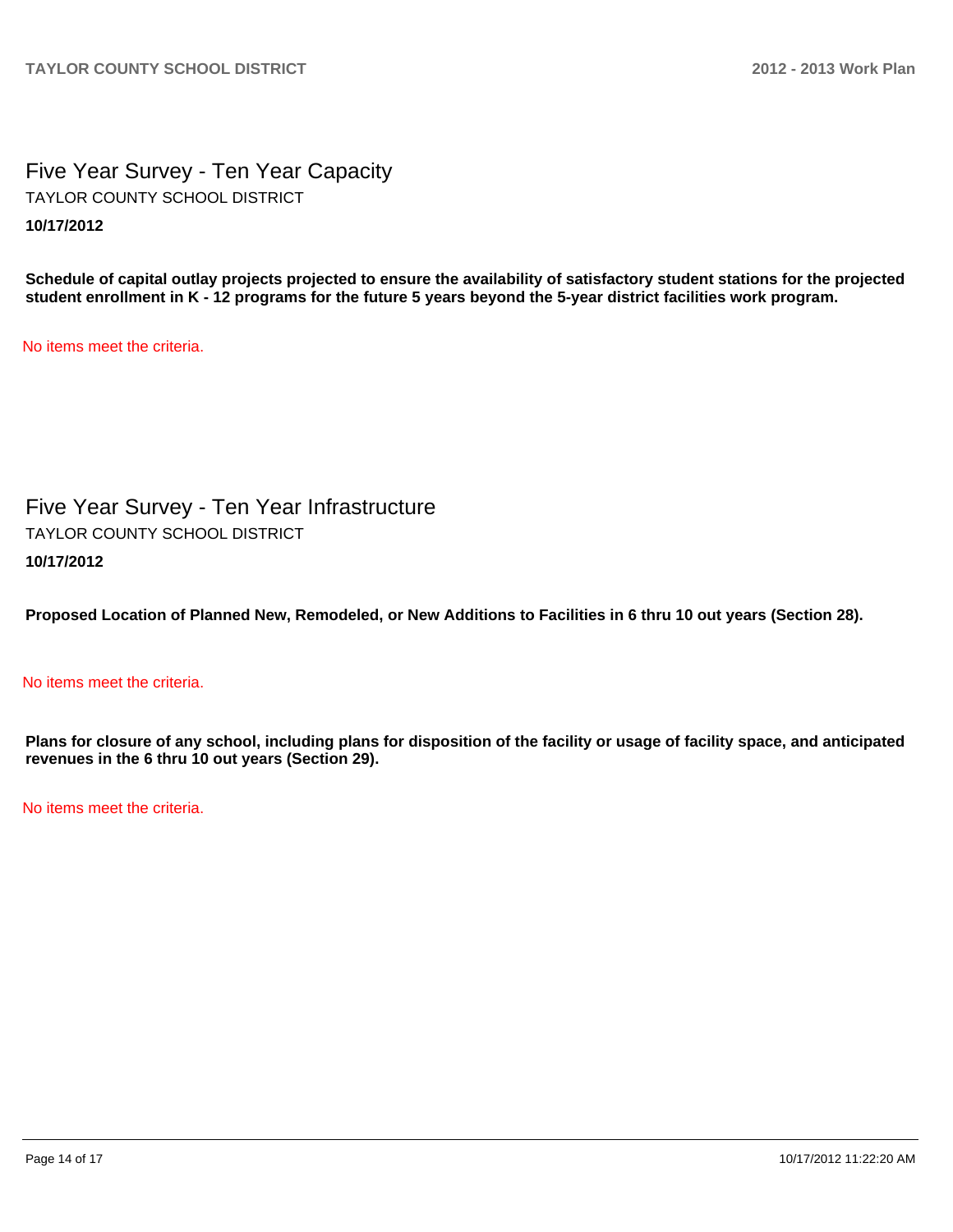# Five Year Survey - Ten Year Maintenance **10/17/2012** TAYLOR COUNTY SCHOOL DISTRICT

**District projects and locations regarding the projected need for major renovation, repair, and maintenance projects within the district in years 6 - 10 beyond the projects plans detailed in the five years covered by the work plan.**

No items match the criteria.

# Five Year Survey - Ten Year Utilization

TAYLOR COUNTY SCHOOL DISTRICT

## **10/17/2012**

**Schedule of planned capital outlay projects identifying the standard grade groupings, capacities, and planned utilization rates of future educational facilities of the district for both permanent and relocatable facilities.**

| <b>Grade Level</b><br>Projections | <b>FISH Student</b><br><b>Stations</b> | <b>Actual FISH</b><br>Capacity | Actual<br><b>COFTE</b> | Actual<br><b>Utilization</b> | Actual new<br><b>Student</b><br>Capacity to be<br>added/remove | Projected<br><b>COFTE</b> | Projected<br><b>Utilization</b> |
|-----------------------------------|----------------------------------------|--------------------------------|------------------------|------------------------------|----------------------------------------------------------------|---------------------------|---------------------------------|
| Elementary -<br>District Totals   | 2,168                                  | 2,168                          | 1,458.23               | 67.26 %                      |                                                                |                           | 0.00%                           |
| IMiddle - District<br>Totals      | 1,001                                  | 901                            | 620.35                 | 68.85 %                      |                                                                |                           | 0.00%                           |
| High - District<br>Totals         | 1,205                                  | 995                            | 765.28                 | 76.91 %                      |                                                                | 0                         | 0.00%                           |
| Other - ESE, etc                  | 450                                    | 505                            | 94.37                  | 18.69 %                      |                                                                | 0                         | 0.00%                           |
|                                   | 4,824                                  | 4,569                          | 2,938.23               | 64.31 %                      |                                                                |                           | 0.00%                           |

**Combination schools are included with the middle schools for student stations, capacity, COFTE and utilization purposes because these facilities all have a 90% utilization factor. Use this space to explain or define the grade groupings for combination schools.**

No comments to report.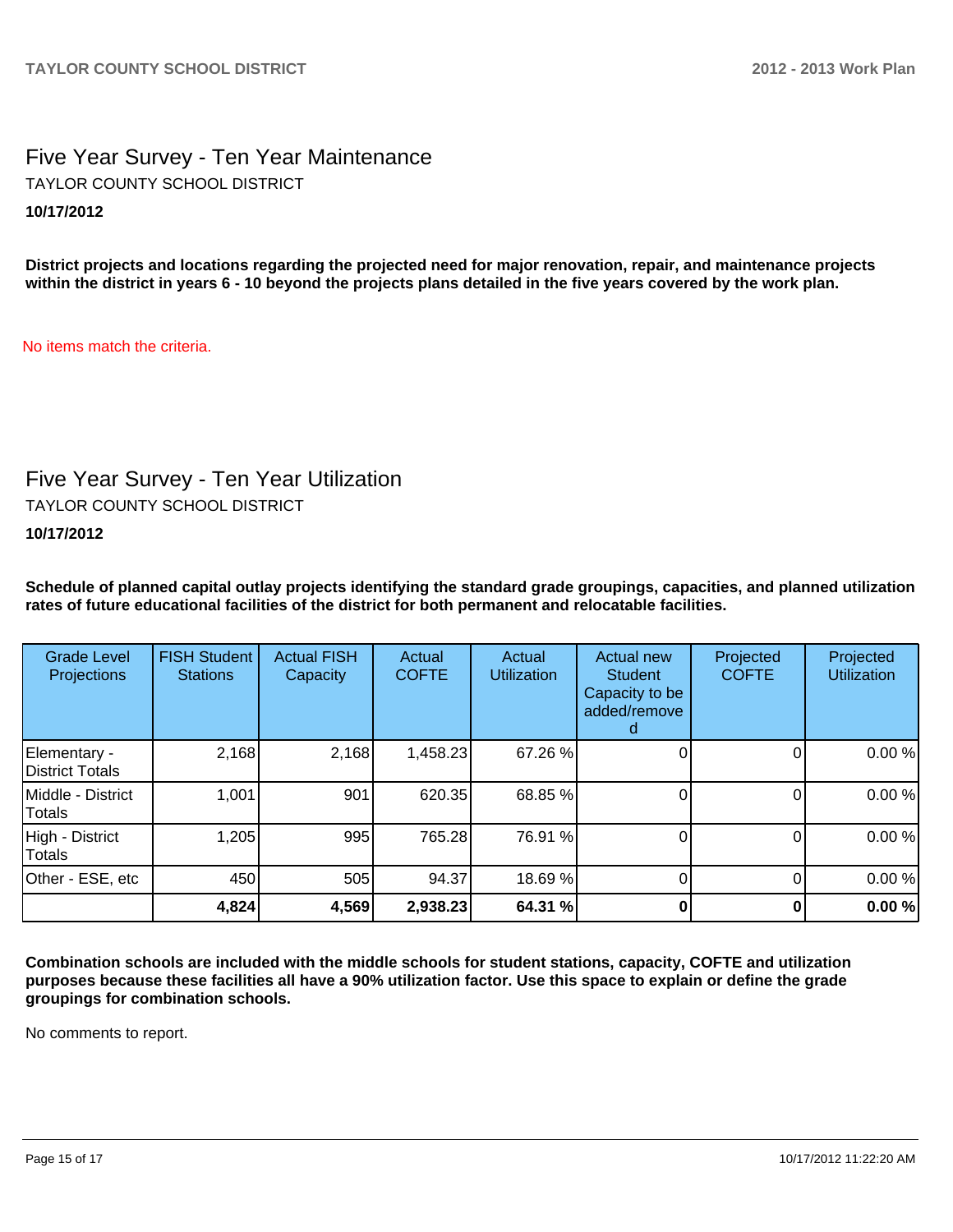Five Year Survey - Twenty Year Capacity **10/17/2012** TAYLOR COUNTY SCHOOL DISTRICT

**Schedule of capital outlay projects projected to ensure the availability of satisfactory student stations for the projected student enrollment in K - 12 programs for the future 11 - 20 years beyond the 5-year district facilities work program.**

No items match the criteria.

Five Year Survey - Twenty Year Infrastructure TAYLOR COUNTY SCHOOL DISTRICT

**10/17/2012**

**Proposed Location of Planned New, Remodeled, or New Additions to Facilities in the 11 through 20 out years (Section 28).**

No items meet the criteria.

**Plans for closure of any school, including plans for disposition of the facility or usage of facility space, and anticipated revenues in the 11 through 20 out years (Section 29).**

No items meet the criteria.